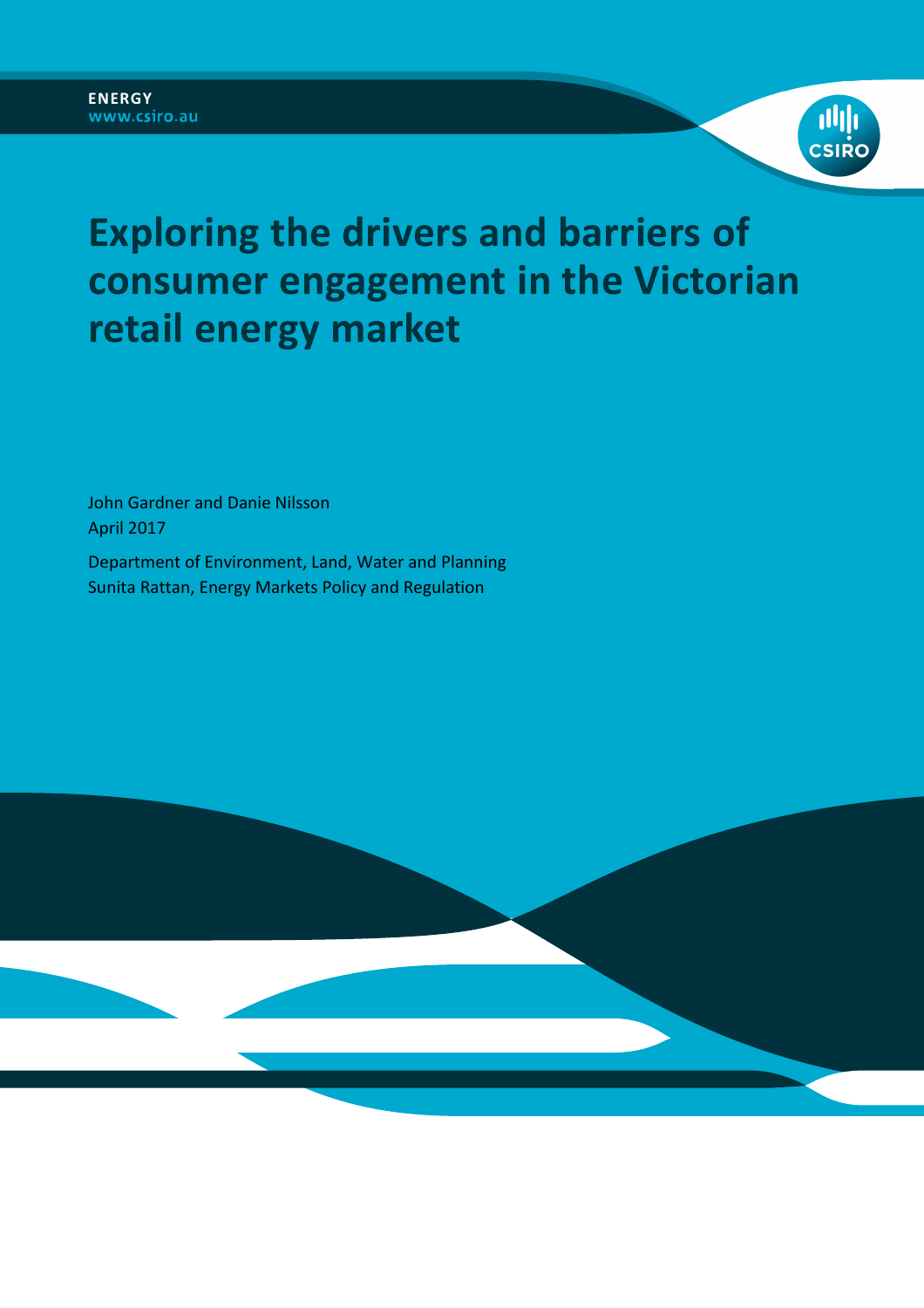### Citation

Gardner, J and Nilsson, D (2017) Exploring the drivers and barriers of consumer engagement in the Victorian retail energy market. CSIRO, Australia.

## Copyright

© Commonwealth Scientific and Industrial Research Organisation 2017. To the extent permitted by law, all rights are reserved and no part of this publication covered by copyright may be reproduced or copied in any form or by any means except with the written permission of CSIRO.

### Important disclaimer

CSIRO advises that the information contained in this publication comprises general statements based on scientific research. The reader is advised and needs to be aware that such information may be incomplete or unable to be used in any specific situation. No reliance or actions must therefore be made on that information without seeking prior expert professional, scientific and technical advice. To the extent permitted by law, CSIRO (including its employees and consultants) excludes all liability to any person for any consequences, including but not limited to all losses, damages, costs, expenses and any other compensation, arising directly or indirectly from using this publication (in part or in whole) and any information or material contained in it.

CSIRO is committed to providing web accessible content wherever possible. If you are having difficulties with accessing this document please contact csiroenquiries@csiro.au.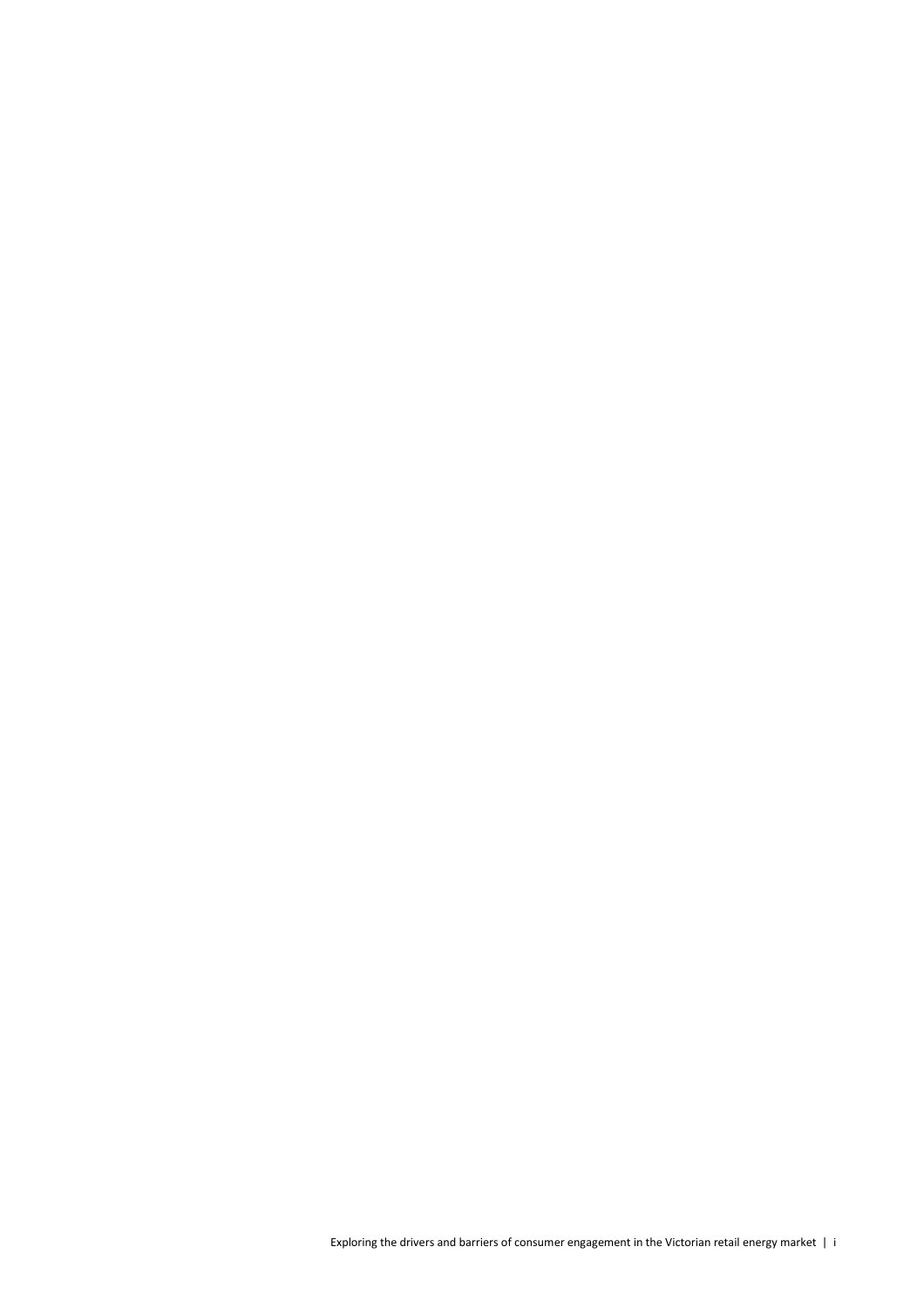## **Contents**

| $\mathbf{1}$   |     |  |  |  |
|----------------|-----|--|--|--|
| $\overline{2}$ |     |  |  |  |
|                | 2.1 |  |  |  |
|                | 2.2 |  |  |  |
|                | 2.3 |  |  |  |
| $\overline{3}$ |     |  |  |  |
|                | 3.1 |  |  |  |
|                | 3.2 |  |  |  |
|                | 3.3 |  |  |  |
|                | 3.4 |  |  |  |
| 4              |     |  |  |  |
|                | 4.1 |  |  |  |
|                | 4.2 |  |  |  |
|                | 4.3 |  |  |  |
|                | 4.4 |  |  |  |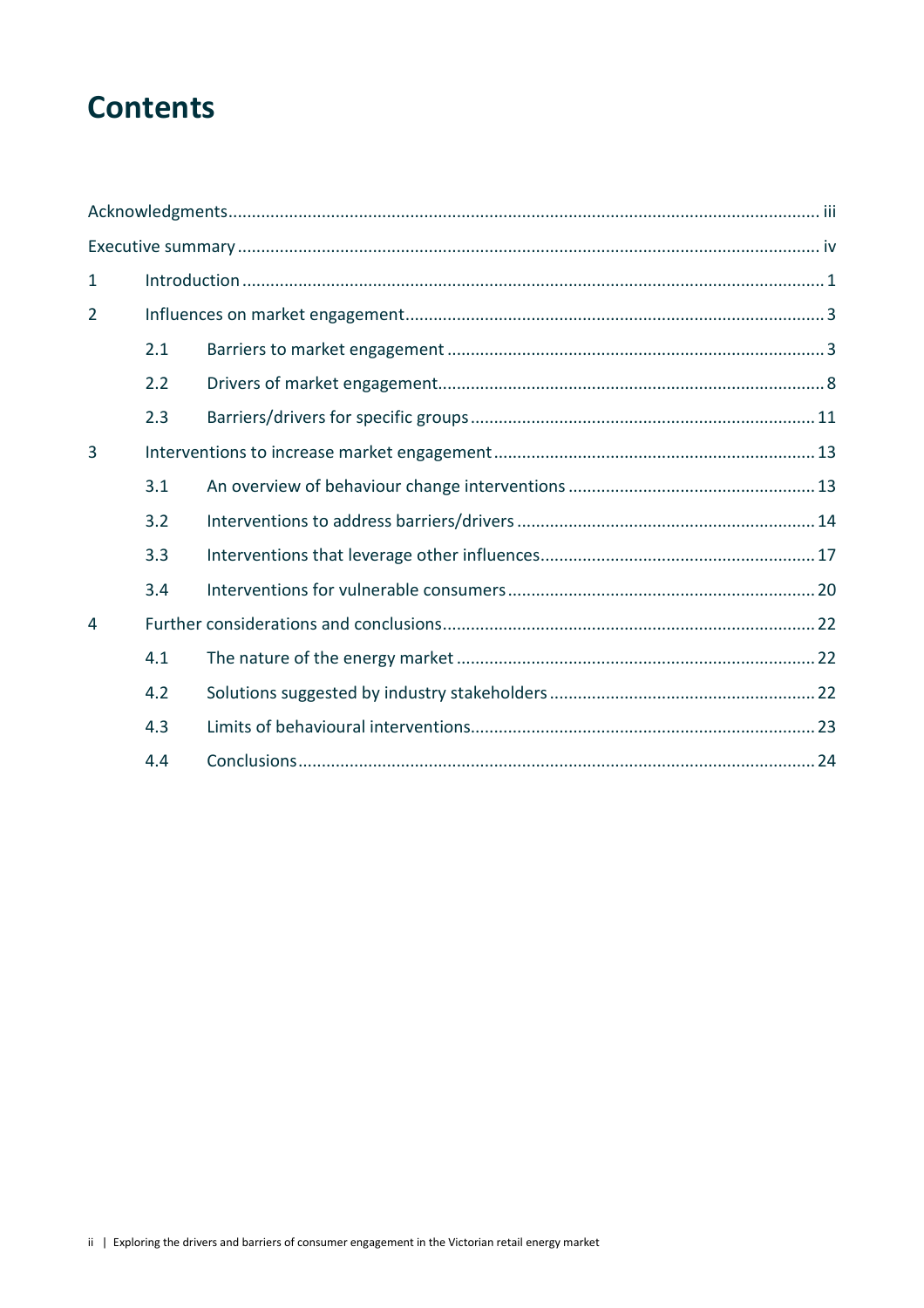## **Acknowledgments**

This work was funded by the Victorian Government Department of Environment, Land, Water and Planning. Thanks also to Elisha Frederiks for substantial advice and background information, and to Andrea Walton for review of drafts.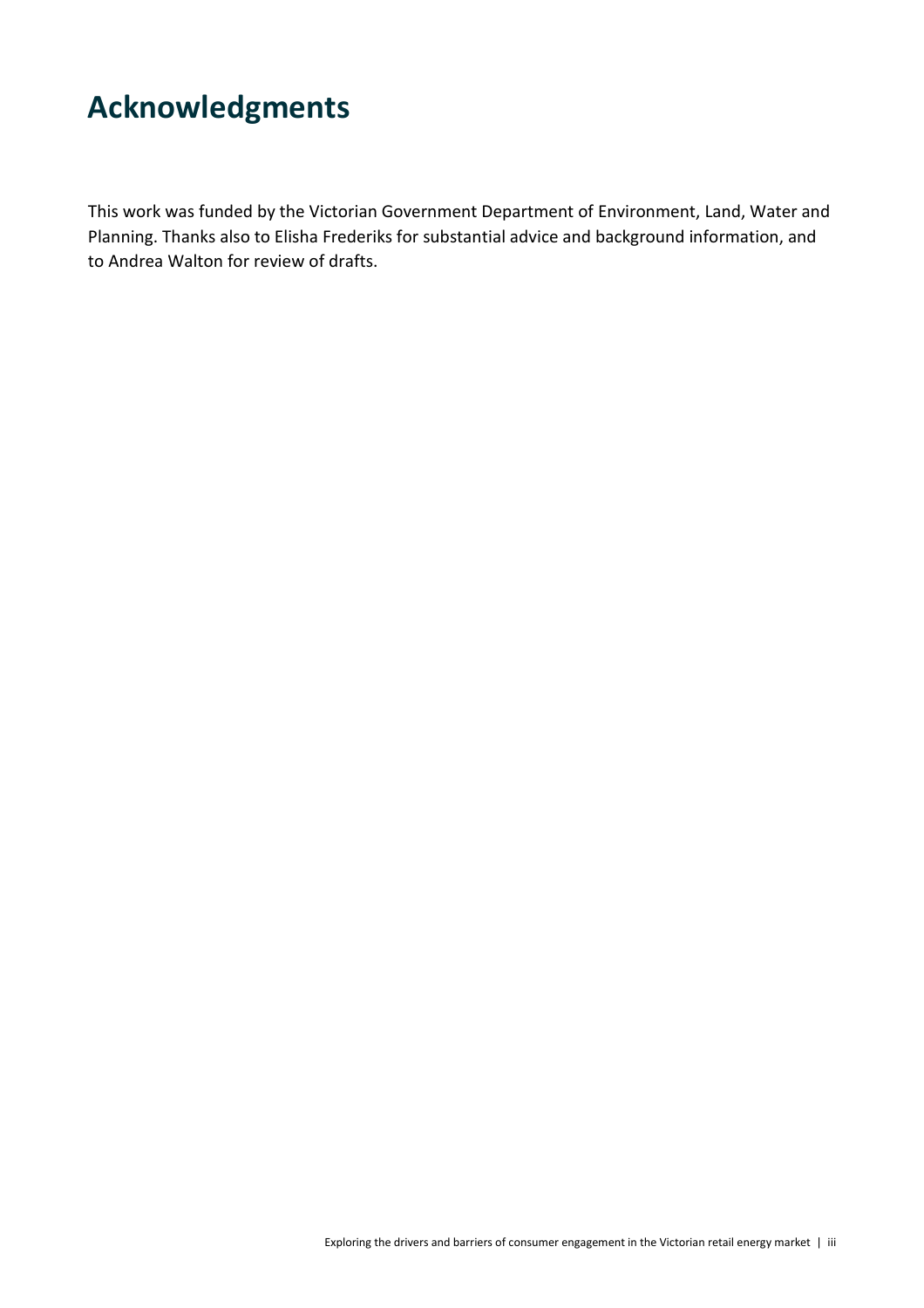## **Executive summary**

This literature review and discussion paper draws primarily on behavioural science to explore why consumer engagement in the Victorian retail energy market is not higher, and to suggest potential interventions to improve the level of engagement. The energy market we refer to covers both residential and small business use of gas and electricity. We define consumer engagement as an ongoing situation in which people are aware of their choices, and are willing and able to exercise those choices to pursue options that best suit their needs; this may involve people switching plans with their existing provider, switching between providers, or merely comparing their options and deciding that their existing provider and plan is best meeting their needs.

Comparing energy plans and retailers with a view to potentially switching is a very specific behaviour that can be viewed through a behavioural science lens to help understand how, when and why it might happen, and as importantly, why it might not happen. We identify a specific set of barriers and drivers that are most relevant to energy market engagement, as follows:

#### **Barriers to market engagement:**

| Low visibility and awareness of<br>energy and consumption | Energy consumption is not easy for people to track or visualise,<br>and the details of someone's energy provider and plan (unlike<br>the type of car they drive) are not visible to anyone else.<br>Without this visibility, general awareness is low, prompts for<br>action are missing, and the baseline level of market engagement<br>is low. |
|-----------------------------------------------------------|--------------------------------------------------------------------------------------------------------------------------------------------------------------------------------------------------------------------------------------------------------------------------------------------------------------------------------------------------|
| <b>Lack of social influence</b>                           | Humans are social animals, and are strongly influenced by the<br>behaviour of others. However, it is very unlikely that someone<br>will observe another person in the act of switching energy<br>providers, or discuss such a change with them. Without such<br>social comparison, a further prompt to change behaviour is<br>largely absent.    |
| Low energy literacy                                       | People generally have very limited knowledge of how energy is<br>supplied, priced and regulated, and especially how their<br>individual behaviours relate to their energy costs. This low<br>knowledge reduces willingness to engage with the market.                                                                                            |
| Low perceived control                                     | People do not have a strong sense that they can control their<br>energy bills or that they can exercise meaningful choices<br>amongst energy providers. This perception discourages them<br>from contemplating switching.                                                                                                                        |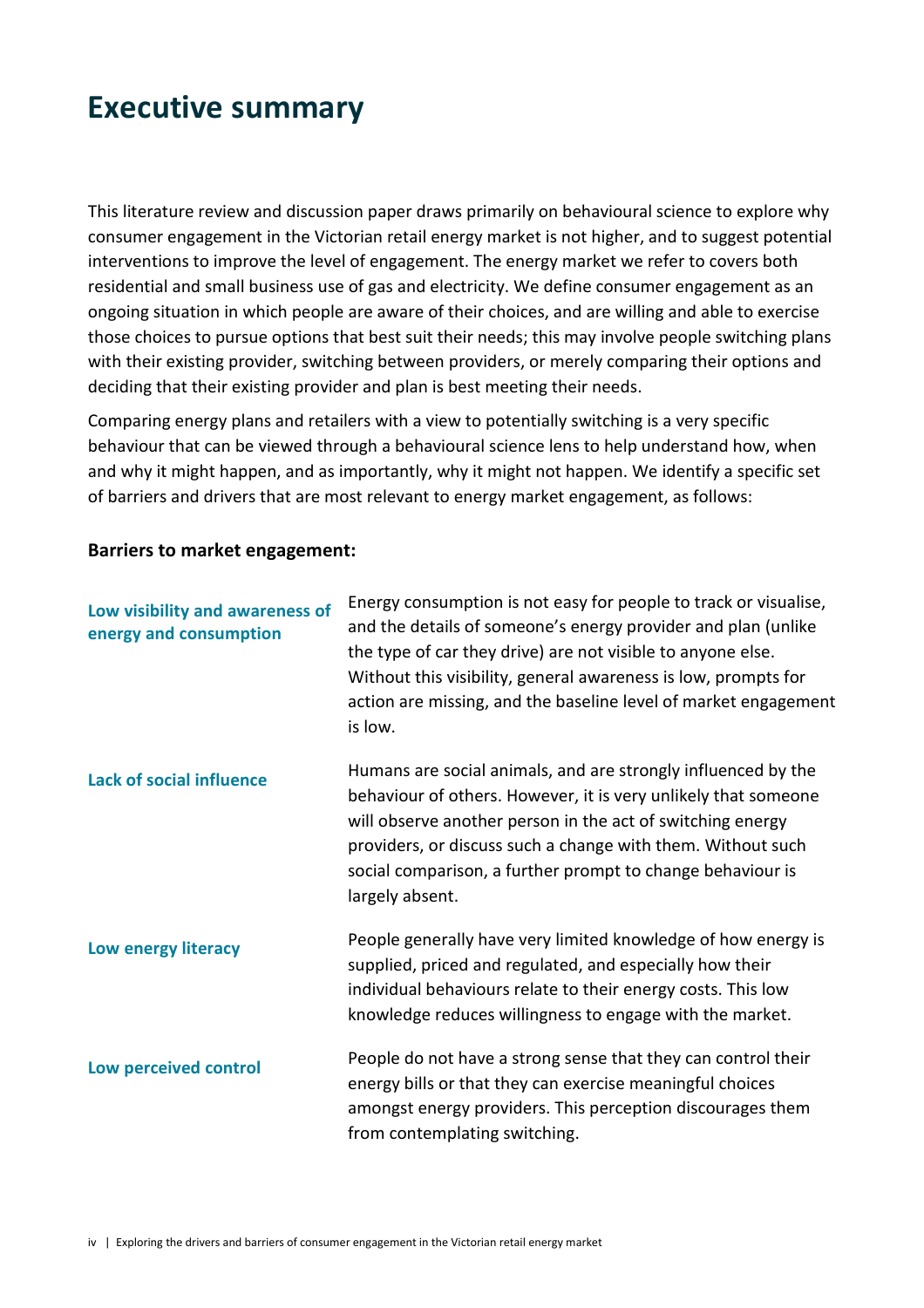| <b>High perceived complexity and</b><br>risk | People perceive comparing different energy providers and<br>offers as a complex decision in which they risk making a poor<br>choice.                                                                                                            |
|----------------------------------------------|-------------------------------------------------------------------------------------------------------------------------------------------------------------------------------------------------------------------------------------------------|
| Low trust                                    | "Energy companies" are viewed by Australian society as<br>relatively faceless and fundamentally interchangeable. There is<br>also a lack of trust surrounding energy retailers. This lack of<br>trust makes consumer engagement more difficult. |
| Stats quo bias                               | People are strongly motivated to stay with the default or<br>current option; thus they may prefer to stay with their existing<br>retailer even if there is potential economic benefit from<br>switching.                                        |

#### **Drivers of market engagement:**

| <b>Economic considerations</b>                 | People who do consider switching tend to do so in response to<br>high energy bills, or to take advantage of financial incentives.<br>However, people have a relatively high threshold for the size of<br>saving that they find compelling, and people also give potential<br>future savings less weight.           |
|------------------------------------------------|--------------------------------------------------------------------------------------------------------------------------------------------------------------------------------------------------------------------------------------------------------------------------------------------------------------------|
| <b>Environmental concern</b>                   | People cite environmental concern as the second major<br>consideration for trying to reduce their energy consumption<br>(after saving money), but it is not clear that this concern can<br>directly provoke engagement in the energy market except when<br>people are explicitly pursuing a "green" energy option. |
| <b>Dissatisfaction with current</b><br>service | People who form a specific sense of dissatisfaction with their<br>energy retailer might be prompted to investigate alternative<br>providers.                                                                                                                                                                       |
| <b>Direct marketing from</b><br>retailers      | Retailers have historically spent extensive effort and expense in<br>door-to-door promotion of plans to residential customers,<br>although such activity arguably drives switching rather than<br>more general market engagement.                                                                                  |

#### **Vulnerable consumers**

We consider in particular how these drivers and barriers play out for more vulnerable energy consumers. Broadly, vulnerable consumers are subject to the same drivers and barriers as other consumers, but they may be markedly less able to overcome these barriers or capitalise on the drivers. For such consumers, then, market engagement is both more important and more difficult to encourage. Interventions specific to this group are also discussed.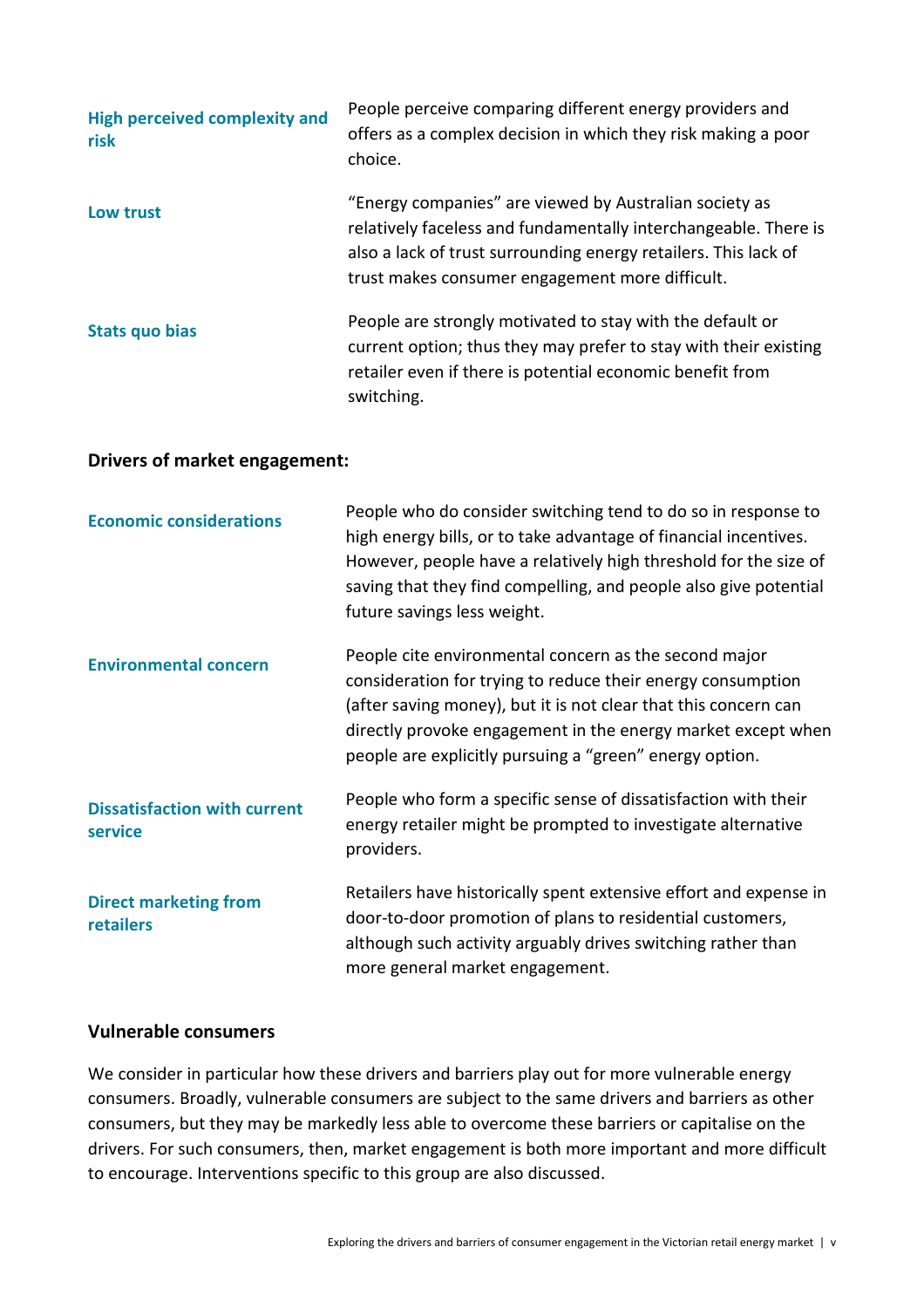#### **Interventions**

### **Intervention to address barriers and drivers**

A range of specific interventions are suggested which:

- increase visibility and awareness of energy consumption
- generate social influence to promote market engagement
- provide useful information that minimises complexity and reduces perceived or actual risk, and
- accentuate the influence of economic incentives.

### **Interventions that leverage other influences**

A range of interventions are identified that are tied to other influences on behaviour in order to increase their effectiveness. These include interventions that:

- build on existing engagement with the energy market
- use trusted institutions and influential channels to deliver them
- link to other interventions that relate to energy consumption
- take advantage of things that matter more to people than energy, or
- find ways to outsource or automate the activity of market engagement.

## **Further considerations**

Finally, we note that:

- the energy market may have some intractable characteristics that discourage market engagement, and such engagement is not the only means to market efficiency
- some of the most commonly suggested mechanisms to improve engagement (e.g. provide more information or more choices) are unlikely to succeed and indeed might have the opposite effect
- there are limits to how effective interventions based on behavioural science can be in addressing market engagement
- systemic or regulatory change might be necessary to overcome problems with market efficiency that behaviour-change interventions cannot achieve.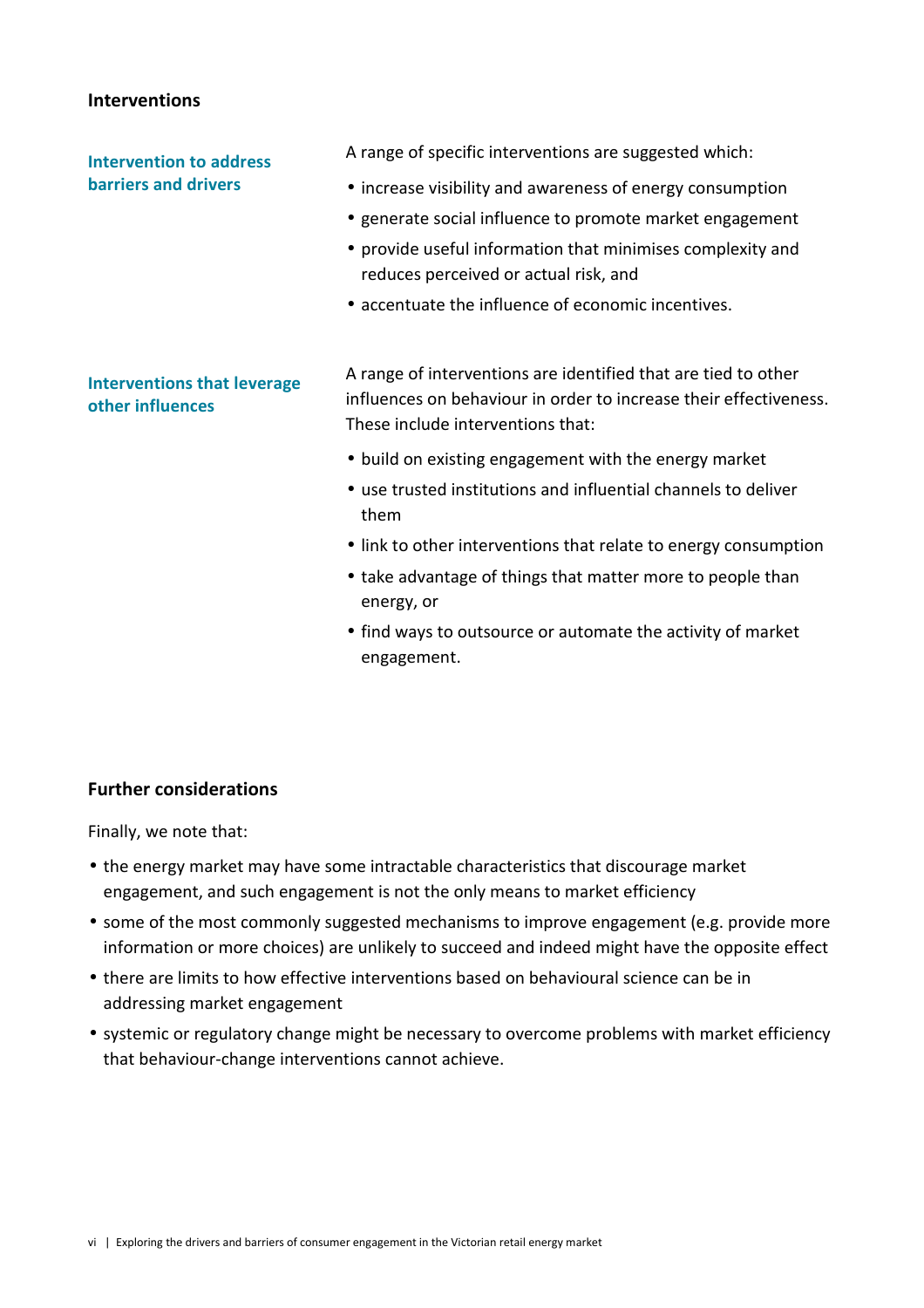## **1 Introduction**

The market for supply of energy in Victoria is diverse, with 22 electricity retailers competing for 2.7 million retail consumers, and nine gas retailers competing for 1.9 million consumers. Historically, energy supply throughout Australia had been a government-owned monopoly; Victoria introduced retail contestability in 2002/2003 (for electricity and gas, respectively), and full price deregulation for both services in 2009 [1]. Energy costs have markedly increased in Australia in the last decade, with these increases typically cited as being driven by the cost of network infrastructure replacement and upgrades.

The Australian Energy Market Commission's (AEMC) 2016 retail competition review describes Victoria as having a strongly competitive electricity and gas retail market [1]. This conclusion is based on three elements:

- Relatively high (self-reported) rates of people actively investigating their energy provider options
- Relatively high (although recently decreasing) levels of switching behaviour between providers and/or plans
- A very extensive array of alternative service plans for both electricity (95 standing offers, 230 market offers) and gas (104 standing offers, 351 market offers).

The AEMC notes that switching rates have decreased since 2014, but interpret this change as stemming from an increase in consumer satisfaction with their current provider or plan.

While competition by these measures of switching and choice might be high, many stakeholders seem to feel that "consumer engagement" in the market is not high or at least that it needs to be further encouraged. It is certainly the case that:

- Many people do not report having recently considered alternative plans or providers,
- Some people have never switched or even considered switching,
- The majority of people have not switched to a different plan or provider in the recent past,
- A substantial minority of people (around 9%) remain on the most expensive standing offer contracts, despite the potential for them to save hundreds of dollars annually [1],
- Disconnections for non-payment in Victoria (for both electricity and gas) have substantially increased since 2010 [2].

Furthermore, government and other independent comparison tools to help people compare their energy plans and providers are available online, but are under-utilised and most people do not even know they exist [3].

It seems self-evident that higher levels of engagement in the market would have positive outcomes, since individual consumers would realise savings, and would be somewhat buffered against future price rises. It is also arguable that consumers collectively would benefit from increased competition generated by increased rates of engagement.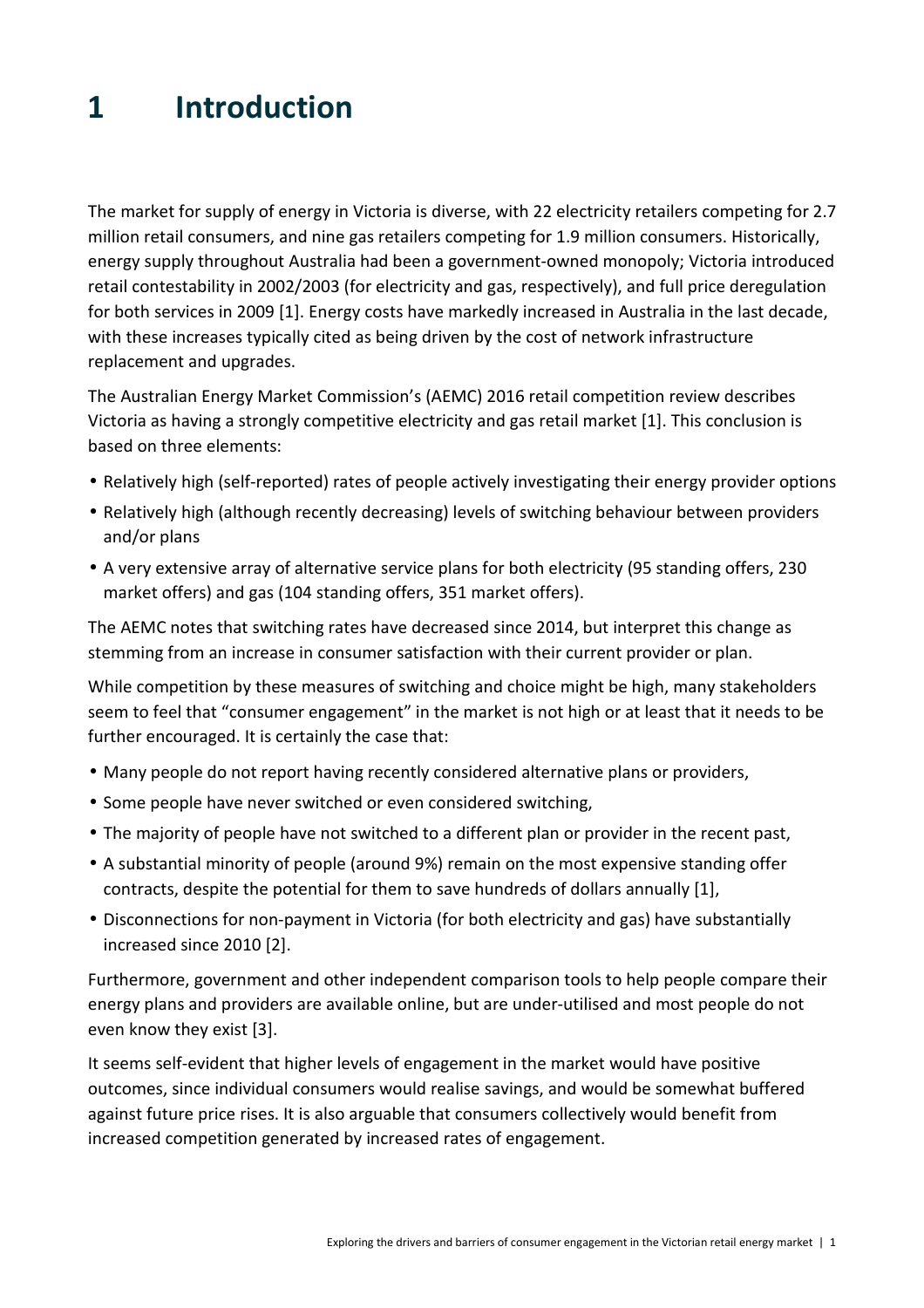### **Defining energy market engagement**

For this report, we define consumer engagement as an ongoing situation where people are aware of their choices, and are willing and able to exercise those choices to pursue options that best suit their needs; this may involve people switching plans within their existing provider, switching between providers, or it may merely involve comparing their options and deciding that their existing provider and plan is meeting their needs.

We note some specific features of this definition:

- The definition involves three behavioural drivers: awareness, willingness and ability each are distinct issues which must all be present for people to take action
- Market engagement does not necessarily require switching, just the consideration of switching
- Engagement has an ongoing element people who contemplate switching once and then ignore future opportunities should not necessarily be considered as meaningfully engaged*.*

#### **Structure of this document**

This document consists of a review and discussion of the literature surrounding energy market engagement, with a strong focus on Victoria. First we review academic literature from psychology and behavioural economics, as well as energy sector and government reports to identify the primary barriers and drivers of market engagement in this sector. Next, we discuss behaviourbased interventions and propose potential future interventions that encourage further market engagement. Since there is limited research on energy market engagement, we draw on research about the effectiveness of interventions in other domains, primarily consumer energy conservation, which has been more extensively investigated. We conclude with a discussion on the energy market industry as a whole, and how our recommendations fit into the larger picture of the energy market, including other stakeholder perceptions and recommendations for enhancing consumer market engagement.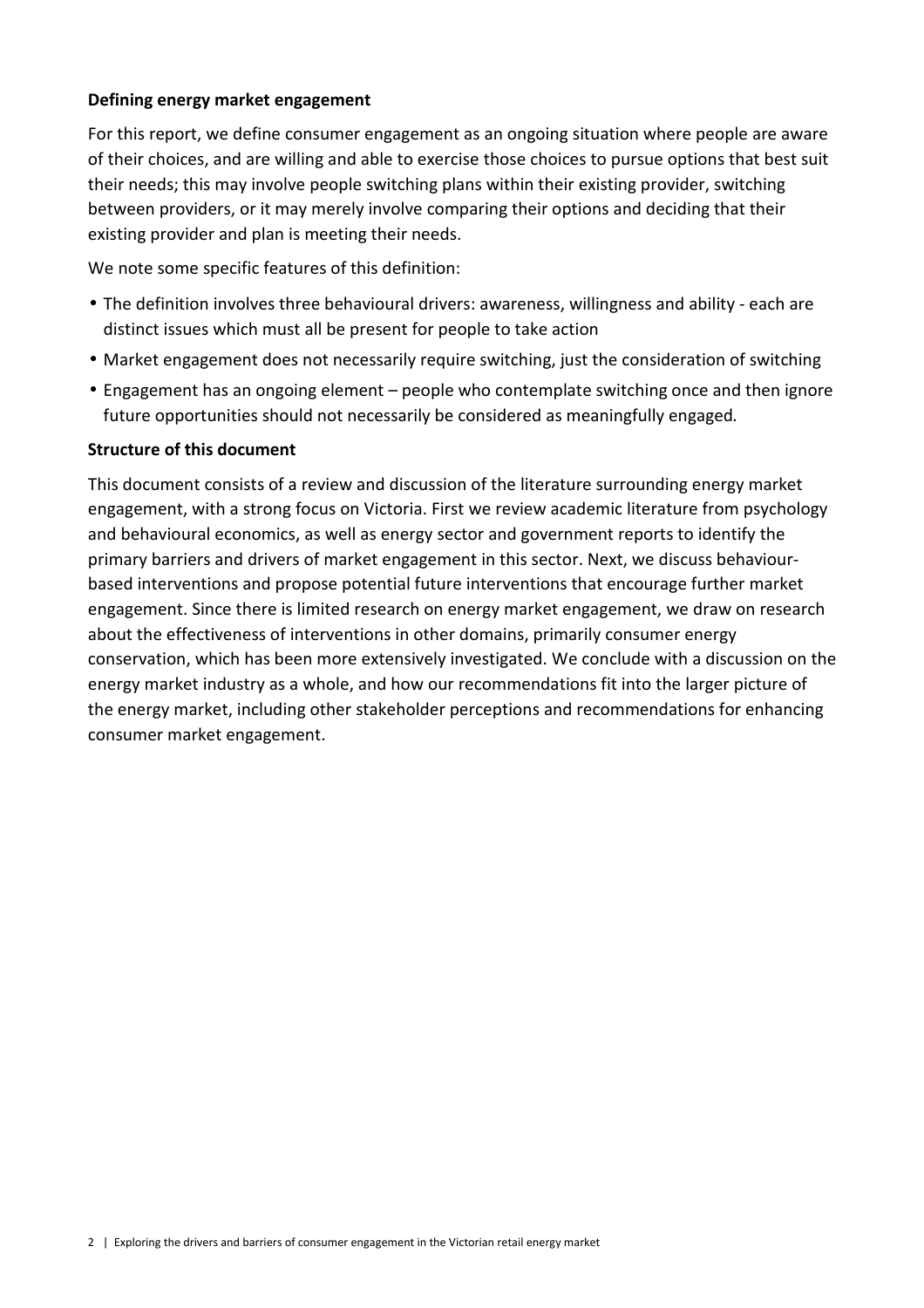## **2 Influences on market engagement**

Engagement in the energy market is a very specific set of behaviours that can be viewed through a behavioural science lens to help understand how, when and why these behaviours happen (and as importantly, why they might not happen). To engage in the energy market, consumers need to identify and compare potential providers; this means gathering and understanding information about alternative offers and ongoing rates, and applying those rates to information about their own typical consumption. In turn, this requires finding old bills, perhaps considering how consumption might differ in winter and summer, and learning enough about how bills are calculated to distinguish between supply charges and consumption charges. Consumers' engagement in the energy market is influenced by drivers that encourage engagement and barriers that discourage engagement. Below, we identify each driver and barrier, considering each via the experience of individual consumers, and explain its relevance in the energy market context. Figure 1 summarises the drivers and barriers addressed below.



Figure 1. Drivers and barriers for consumer engagement in the energy retail market.

## 2.1 Barriers to market engagement

Currently, there are more people not engaging in the market than there are those who are engaged. The reason for this can largely be attributed to the many barriers that exist to actively engage in the energy market. Most of these barriers are active for most consumers most (if not all) of the time. The end result is a context which is, to a large degree, antithetical to engagement.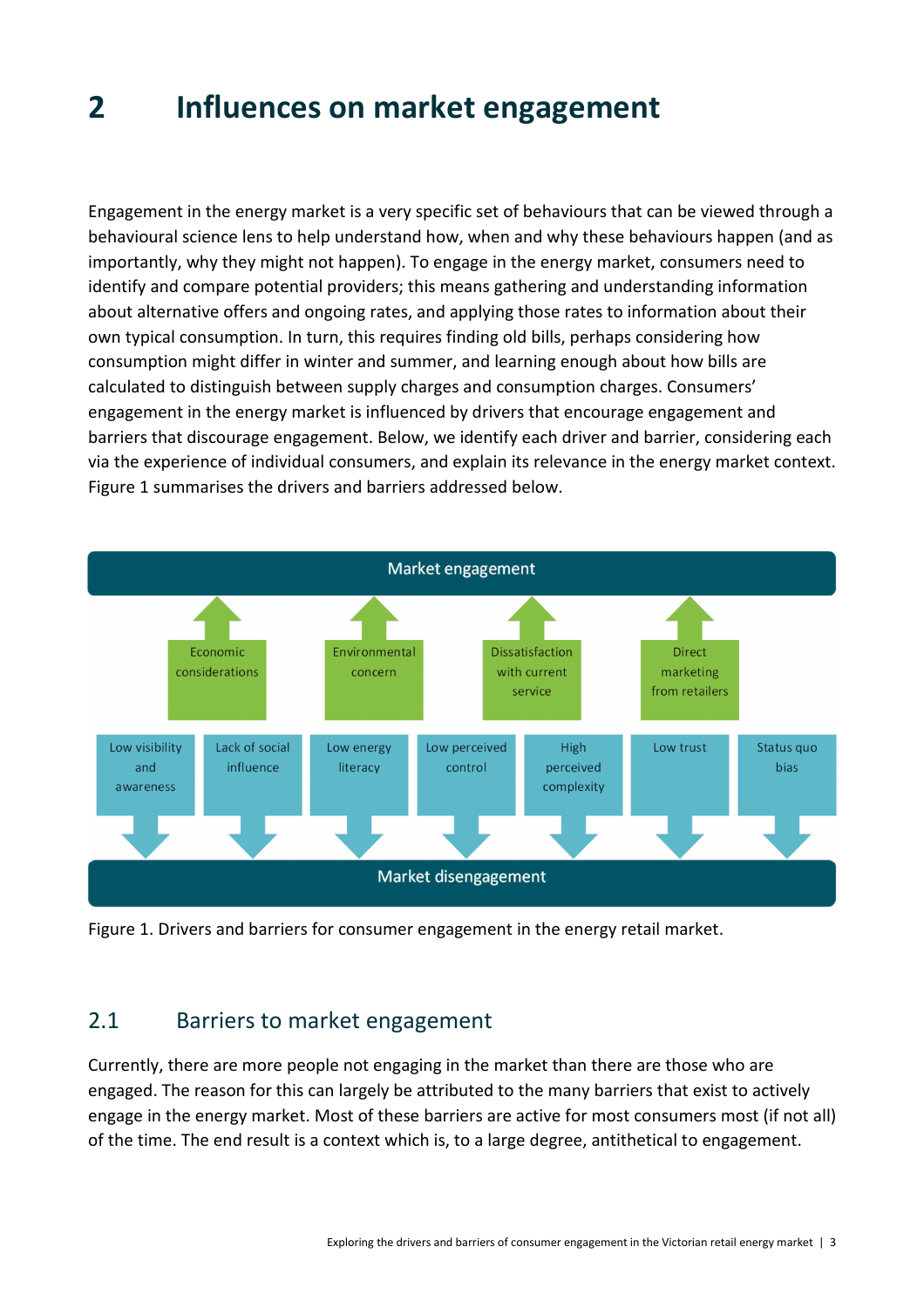## **Consumer perspectives**

In the subsequent material, highlighted boxes like this one reflect *consumer perspectives*: descriptions of peoples' beliefs, responses and opinions which we use to help contextualise our review of the research. These are not direct quotes of individuals; rather they are descriptions we have amalgamated from a range of past research (by CSIRO and others) into how Australians in general relate to energy.

## **BARRIER 1: LOW VISIBILITY AND AWARENESS OF ENERGY CONSUMPTION**

*Consumer perspective: The supply of energy and my own consumption is not important to me at all. It's likely the only time I ever think about energy is when I receive a bill, or when there's a blackout. I don't notice using energy, because energy is a means, not an end. I make no real distinction between turning on a light and turning on my air-conditioning – both are simply amenities I pursue as I go about my life. My day-to-day attention is on other things that are more immediately important.*

The "starting position" for most people who might one day consider switching their energy plan or retailer is itself a barrier to such behaviour. People do not "decide to use energy", and in fact that cannot even see their own energy consumption. Rather, their energy consumption relates to:

- repeated, habitual actions for household purposes for example, washing clothes, cooking food, cleaning, watching TV, etc.
- specific choices made at infrequent and irregular intervals for example, buying a new fridge, installing air-conditioning, etc.

Centrally, neither of these types of actions require people to actively consider (or "engage with") energy consumption at all. Habitual behaviour (behaviour repeated so often that it becomes automatic and no longer consciously chosen) is a strong component of most energy consumption activities, and longitudinal research experience shows that habitual behaviour is hard to influence precisely because it happens without conscious choice [4].

In contrast, purchasing decisions are more deliberate, but they also are difficult to influence. Although there's some evidence that people pay some attention to efficiency ratings when purchasing appliances, such consideration is almost always secondary compared to issues of price [5].

Because of this lack of attention, energy consumption is not easy for people to track or visualise, and the details of someone's energy provider and plan (unlike the type of car they drive, or the sort of phone they use) are not visible to themselves or anyone else. Without this visibility, general awareness is low, prompts for action are missing, and the baseline level of market engagement is commensurately low.

This is the most basic and least tractable barrier to energy engagement: people simply do not care about energy for the vast majority of their time. People treat energy like oxygen – for almost everyone, it doesn't matter at all as long as it's available; as soon as it's not available, and it's a vital concern.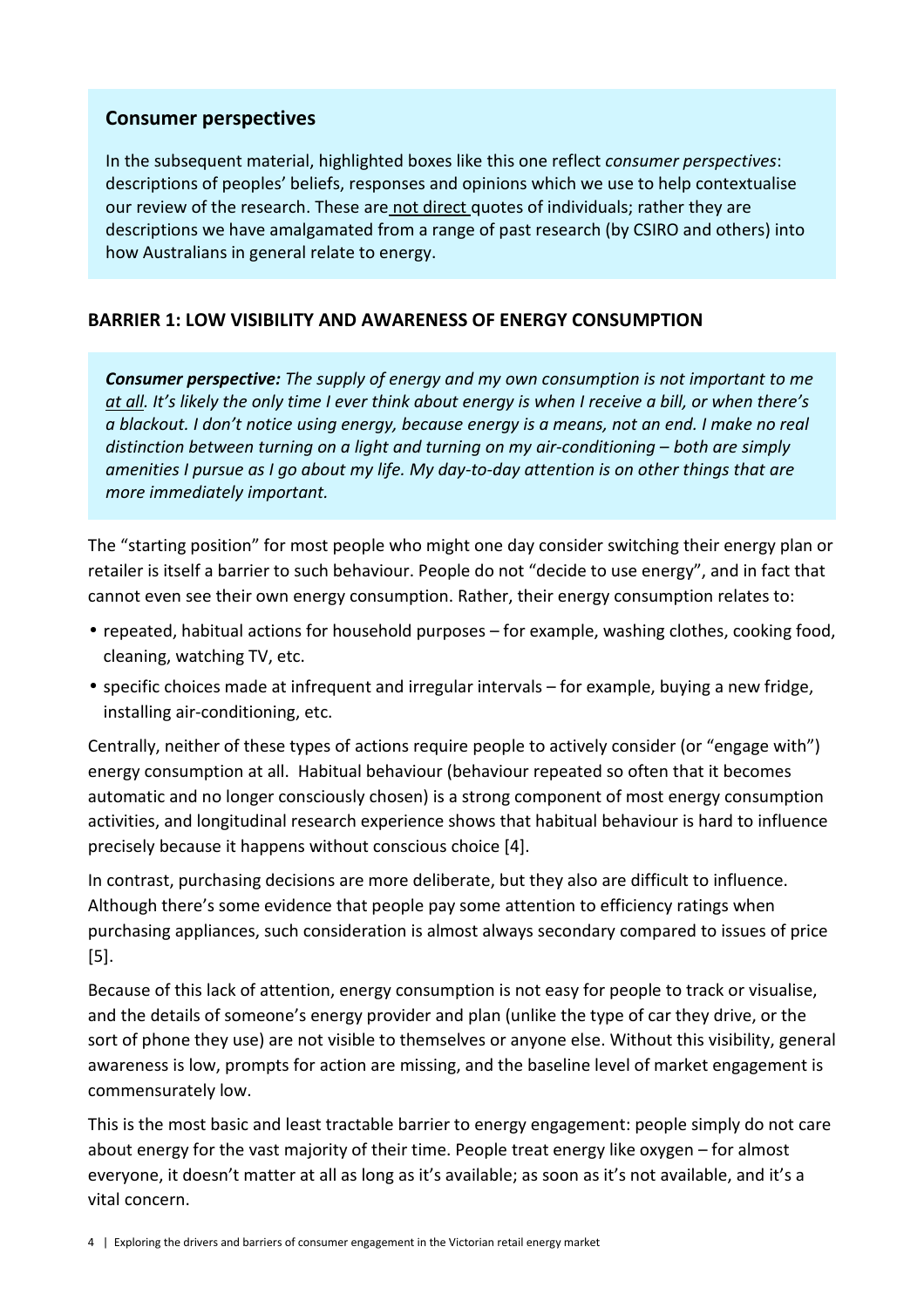## **BARRIER 2: LACK OF SOCIAL INFLUENCE**

*Consumer perspective: I can't really tell whether I am using a lot of energy, or whether my bills are large or small. I don't have a clear sense of how my own energy costs compare to other people I know – it's unlikely that I would ever discuss such things with my friends. If someone else changes plans or providers, I cannot see that this has happened, they probably won't discuss it, and I will not be able to tell whether they are better or worse off.*

Humans are social animals and are strongly influenced by the behaviour of others. The influence of other people on our behaviour is especially relevant for people who are similar to us, such as our peers, family and friends [6]. As a result, people conform to these social norms by acting in ways that they perceive as normal and socially approved, and although people tend to discount the strength of such effects on their own behaviour, there's a swathe of research that demonstrates how strongly this effect influences people's actions [7, 8].

However, these effects required people to be able to observe other people's behaviour, or to see the evidence of that behaviour, so that they can form an impression of what behaviour is normal or acceptable. If you deliberately make people's energy-related behaviour obvious, you can influence the behaviour of the people around them. For example, research shows that people's household energy use can be positively influenced by information that conveys descriptive social norms, such as providing feedback on energy use relative to neighbours [8-11].

Outside of this sort of deliberate intervention, it is unlikely that someone would observe another person in the act of switching energy providers, or that that they would discuss such a change with others, although word of mouth was cited by 5% of people who switched retailers in one study [3]. Unlike installing solar panels or buying a new car, switching plans or providers leaves no lasting evidence that might serve as a reminder that such behaviour is possible and perhaps desirable. More generally, most energy-relevant behaviours are generally so low in visibility that they fail to exert any real sense of social pressure [12].

### **BARRIER 3: LOW ENERGY LITERACY**

*Consumer* **perspective:** *I don't really have much understanding of how electricity or gas is produced or delivered. I don't understand the differences between generators, networks and retailers; I don't understand how the price could be different at different times of the day; and I have only a vague idea of what the different parts of my bill are talking about. I have very little idea of the connection between how I use different appliances and what the consequences are for my bill.*

People generally have very limited knowledge of how energy is supplied, priced and regulated, and especially how their individual behaviours relate to their energy costs. Consumer research by the AEMC [13] found that while the majority of Victorian energy consumers felt fairly or quite confident that they have access to the information they need to choose a suitable energy company or plan, they also found this information to be confusing. Most people were also not very knowledgeable on how electricity prices were set and whether or not they were regulated in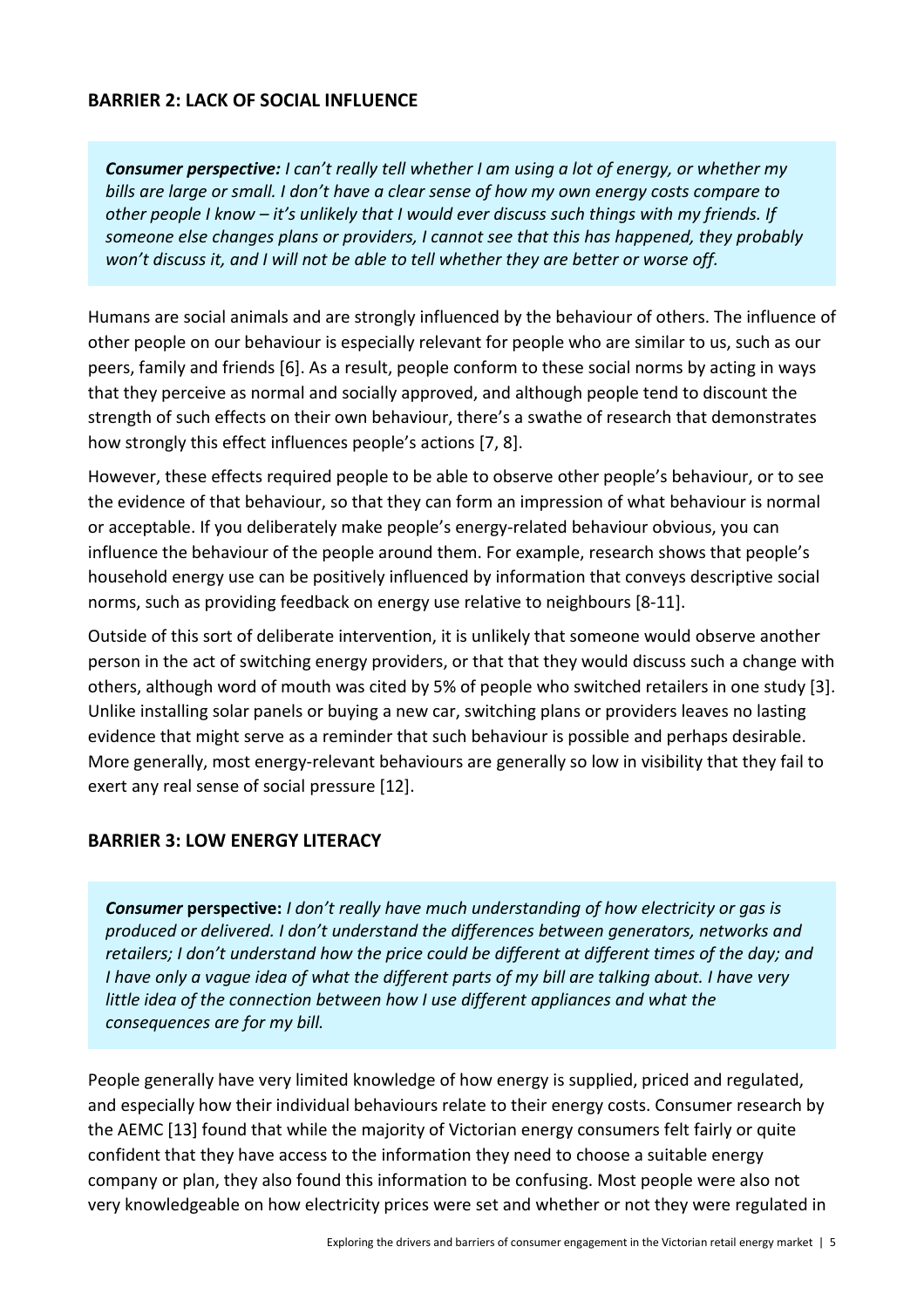Victoria. There was also a general lack of understanding around standard and market offers and confusion over what offers a better price. There was a tendency to think standard would cheaper and some even believe safer. More recent consumer research supports these conclusions:

*"The vast majority of participants struggled to describe how electricity is distributed to their homes, while gas distribution was barely grasped… Participants also struggled to name the components of energy costs or their relative impact on bills… Many also felt (or guessed) that there was ultimately little difference between the prices offered by the retailers. There was no real awareness of who makes decisions on pricing other than a general impression that it was the government's remit." [3]* 

This low level of knowledge has the immediate consequence of reducing people's capacity to sensibly engage with the market. Furthermore, low energy literacy might be, in some cases, persistent in the face of the information that is available. Research suggests that people may actively avoid gathering new information, or attending to that information, even if it is freely and easily available. They may physically avoid it, ignore it, interpret it in a biased manner, or forget it [14].

## **BARRIER 4: LOW PERCIEVED CONTROL**

*Consumer perspective: I don't really feel as if I have any control over the size of my energy bill – I just have to pay it. And even if I wanted to change my plan or provider, I wouldn't know how to do it.* 

People do not have a very strong sense of their own agency in relation to energy billing. The media-based rhetoric places the blame for energy prices on energy companies – there's a signal that it's energy companies, not individuals, who determine how much people pay. As a result, consumers don't feel empowered to change their outcomes of their energy bills and do not realise that they can exercise meaningful choices amongst energy providers. This perception discourages them from contemplating their options.

The QMR [12] report found that only (54%) of Victorian energy consumers had compared at least three options when choosing their energy retailer. Confidence in their choice was reliant on evaluating their options. The Sweeney Research report [15] found that 26% of electricity and 25% of gas consumers, who hadn't switched energy retailers and were not planning to in the next 12 months, were not confident in choosing the best value electricity retailer. This confidence was negatively affected if they were asked to choose between lesser-known retailers due to lack of awareness and concerns over reliability.

## **BARRIER 5: HIGH PERCEIEVED COMPLEXITY AND RISK**

*Consumer perspective: Searching for new options is confusing – how am I supposed to tell whether these different companies are legitimate, or whether these cheaper offers are actually going to be cheaper in the long run? What if I spend a lot of time and energy researching plans, and then I make the wrong choice and end up paying even more?*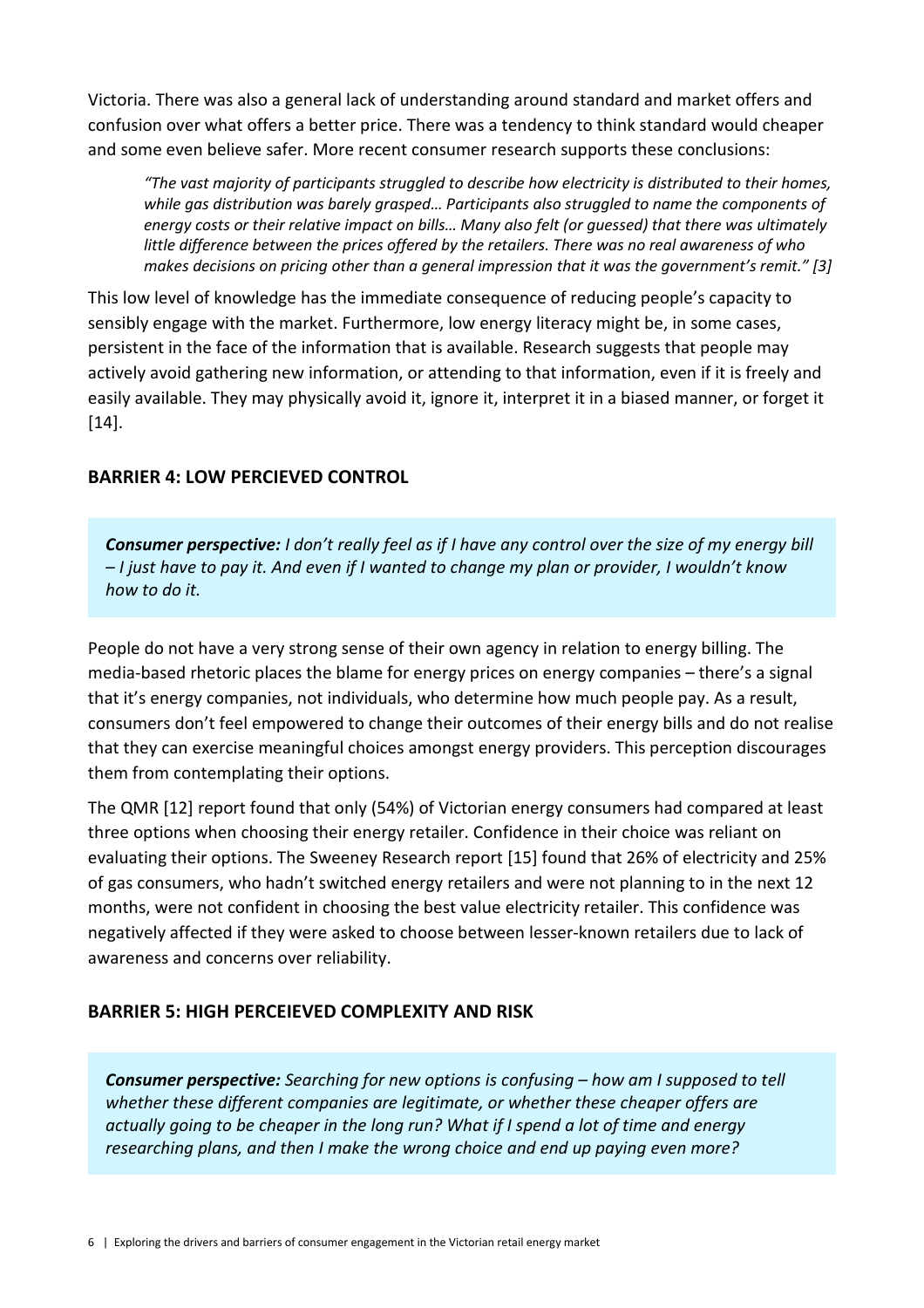As a direct consequence of low awareness and low energy literacy, people find energy pricing to be complex. AEMC consumer research [13] indicated that two of the key reasons people gave for not considering switching plans were because it was considered too much of a hassle or because they did not have the time. In addition, many participants in this study felt that there was too much choice, and desired greater ease in being able to compare plans.

However, research that reports on people's experiences in considering switching indicate mixed findings. A quarter of consumers who considered different options did not go on to switch plans; the reasons for this were cited as being happy with their current plan, being too busy, or finding the options too complex. Relatedly, people believe that switching will be difficult and risky. On the other hand, people who did end up switching found it easier than they expected, and people who were more comfortable taking risks were also more interested in comparing providers and plans [16].

In a study of "sticky" consumers (consumers who stayed with a single plan and provider for a long period), found that a major driver of this unwillingness to pursue cheaper plans was a concern that they would end up paying more in the longer term if they switched; they perceived cheaper deals as offering only short-term benefits to attract new consumers [15]. It appears that the main risk people perceive when considering alternative plans is that they will choose poorly, and end up with a plan that will not save them money, or that will actually end up costing them more money.

When there is significant range of complex choices, decision making processes becomes more difficult and slower, people become confused [17], more likely to make poor choices [18], and sometimes abandon the choice altogether. Modern lifestyles may be exacerbating the sensation of having to make too many complex choices: in examining consumer decision making in general, QMR [19] found that well over half of Victorians are "choice fatigued", and agree that they sometimes have too many choices.

## **BARRIER 6: LOW TRUST**

*Consumer perspective: Energy companies are all the same, aren't they? I don't trust any of them, and media reports make it seem that they are money-hungry businesses that rip off the public. And isn't climate change happening because of all their pollution? If they offer me a better deal, what's the catch? What's in it for them?*

The broader social environment contributes further barriers to engagement. "Energy companies" as a whole are viewed by Australian society as relatively faceless and fundamentally interchangeable [3] . They are only brought to most people's attention when energy supply is interrupted, or when the media reports disapprovingly of energy price rises. Receiving a high energy bill might prompt a consumer to feel concern, alarm, and frustration, but if "all energy companies are the same", these feelings won't translate into action very easily.

Distrust discourages people from taking action. Therefore, the low trust of energy retailers is a strong disincentive for consumer engagement. Sweeney's [15] report found that "sticky" consumers were less likely to consider new-entrant retailers due to a lack of trust in the reliability of their service and supply. Low familiarity also has a role to play in decreasing levels of trust. The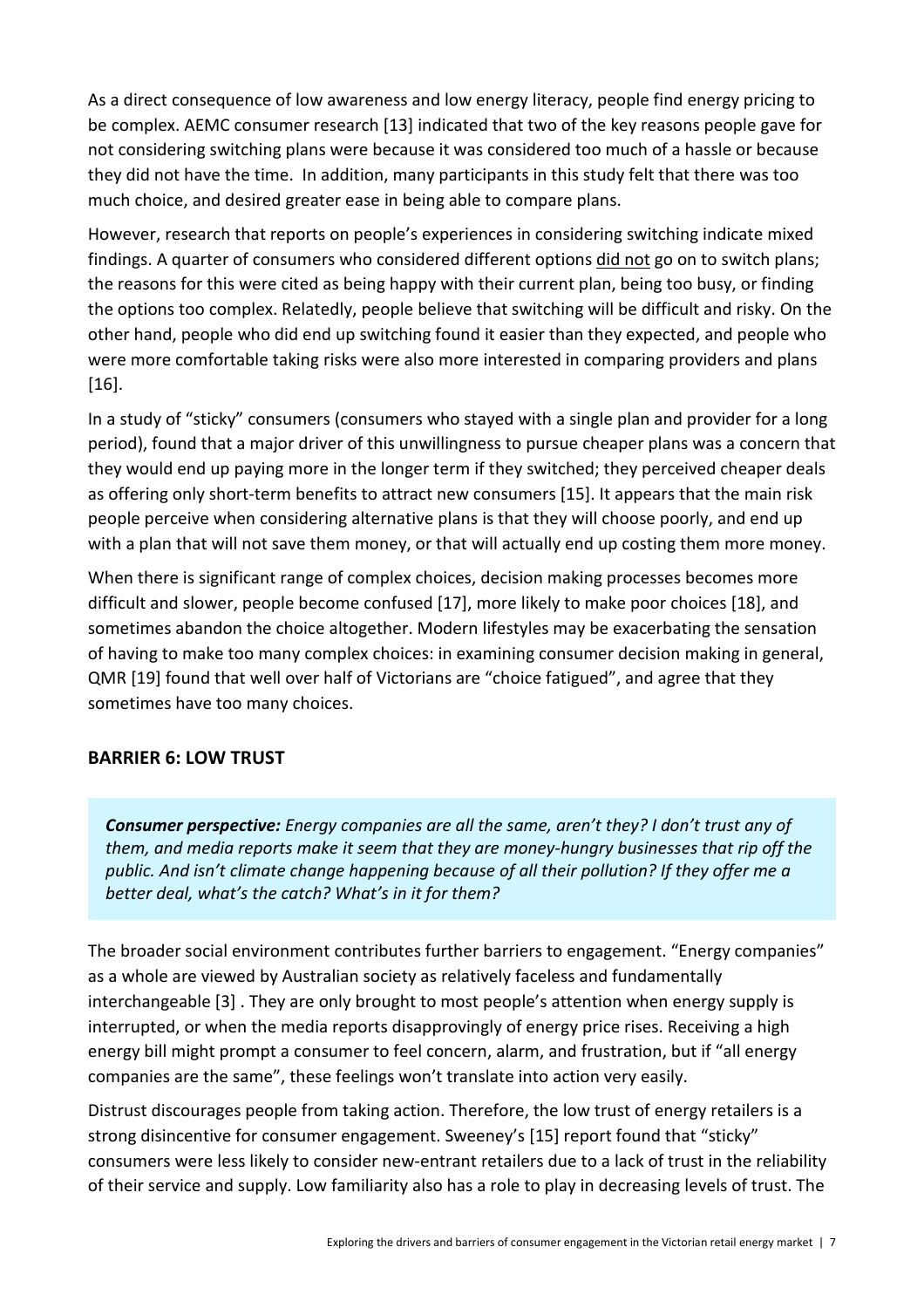QDOS [20] report found that 43% of people would be concerned about engaging with new and smaller power companies due to them potentially collapsing, and leaving them without power. Relatedly, brand names that were recognisable were important to 57% of people when considering retailers, which may go far to explaining the relatively high market concentration in Victorian energy markets.

People's perceived trust of a person, organisation or entity is a mental shortcut, or heuristic, that is used when making decisions; especially trust in competency and integrity [6]. Building trust in consumers is considered an integral step in achieving effective consumer engagement and cooperation in the energy market [21]. However, studies in the USA, UK and Europe have identified a lack of trust in electricity providers over transparency and confidence in them (Ipsos Mori, 2009; Accenture, 2010a, 2010b as cited in [21, 22]).

## **BARRIER 7: STATUS QUO BIAS**

*Consumer perspective: It feels safer, and easier, to just keep going as I have been, using the same provider, paying the bills when they arrive. It's working OK at the moment, changing anything is a big hassle.*

Much of people's behaviour is habitual, and people typically prefer doing as they have always done. As a result, people often retain default options rather than instigating change. This effect occurs even in instances where the alternative choices are 'rationally' preferable, because people prefer familiarity and predictable outcomes over unproven new alternatives. Consumers have been found to stick with the option that is given to them as a default, regardless of the objective benefits of each option [23].

In the energy context, people may be inclined to stay with their existing retailer or plan even if there is a potential economic benefit to be gained from switching [24]. This tendency may explain why a small but substantial proportion of people in Victoria remain on standing offers.

The status quo bias can be overcome in some circumstances. The QDOS [20] survey found that moving house was the second biggest reason for people changing electricity provider. Moving house is a large driver specifically because it breaks the status quo and forces people to make an active decision; they have to engage with the energy market at least sufficiently to establish how to end the service at their old address and begin service to their new address. Energy retailers are clearly aware of this effect, and offer consumers clear tools to use when moving house, to help retain their business. Even when moving house, however, status quo bias effects would predict that most people would retain their existing provider and plan.

## 2.2 Drivers of market engagement

From the barriers identified above, it is easy to see why engagement in the market is not higher. However, there are some people who do engage with the market. Therefore, there must be some factors that encourage such behaviour. When consumers do actively consider alternative energy providers or plans, it's most likely they do so in response to a specific event or prompt.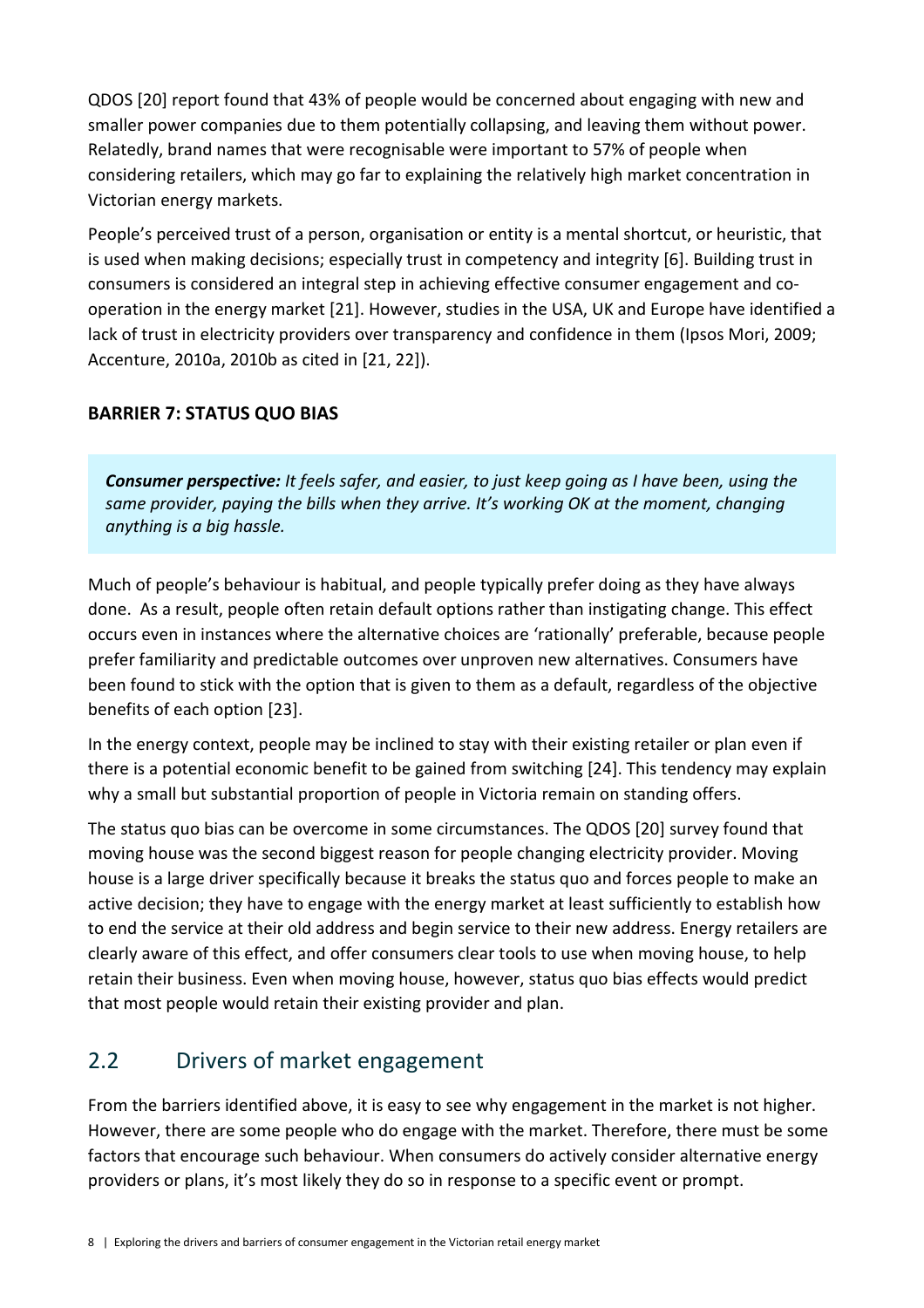### **DRIVER 1: FINANCIAL INCENTIVES**

*Consumer perspective: I cannot believe this bill! Has it always been this expensive? Maybe there's something I can do to make this cheaper.*

Financial benefits can be a strong motivator for people to change behaviour. The QMR [12] report found that 21% of Victorian energy consumers who switched retailers did so in response to receiving a large bill, and a further 21% switched in response to the direct offer of a better deal. A more recent switching study [20] found the primary reason that consumers chose a different electricity company was because they wanted their bill to go down (45%). In general, such studies of switching behaviour suggest that financial benefits are a more important influence on choice of retailer than are non-financial incentives, however this finding may reflect the issue that nonfinancial incentives are harder to measure and not always available for individual's to recall.

As a driver of behaviour, financial incentives have limits. Extensive research findings from behavioural economics show that people's responses are not completely predictable from purely monetary incentives. Firstly, financial incentives are much more effective at driving behaviour if they are instantaneous; since people heavily discount future benefits in comparison to immediate benefits [25]. Changing an energy plan or provider in an attempt to realise a financial benefit will not yield that benefit immediately – the bill saving (if it appears) is some months away, when the next bill arrives. It's with full knowledge of this preference for instantaneous benefits that retailers commonly offer immediate "switching bonuses".

Secondly, there appears to be a high threshold for potential savings before people consider switching to be "worth the effort". When asked how much they would need to save to be convinced to consider switching, people cite an average figure of \$217 in annual savings [3]. This is a self-reported figure in response to a hypothetical situation, and not necessarily reflective of actual behaviour. But it is interesting to compare this figure with data on potential savings: in 2015, Victorian consumers on standing offers could have saved as much as \$462 to \$574 annually by switching to the cheapest market offer [26]. It seems that the prospect of such substantial savings is still not enough to encourage some people to engage with the market.

Relatedly, the specific prompt that reminds people how much they are paying for energy is infrequent, and infrequent prompts have far less impact on behaviour. Since typical energy bills arrive once every 90 days, there are 89 other days per quarter when people are not being reminded of their costs, or of the prospect of being able to reduce those costs.

Finally, energy in Australia is not a major component of most household budgets, so the relative concern people give to this cost (and the chance they have to reduce it) is inclined to be low. Although energy prices in Australia have increased markedly since 2005, energy bills still only represent around 2.7% of the median household budget. There is clearly variation around this figure depending on income: the 20% of households with the lowest income spend 5.6% of their household budget on energy (gas and electricity), while the 20% of households with highest incomes spend 1.4% of their household budget [27].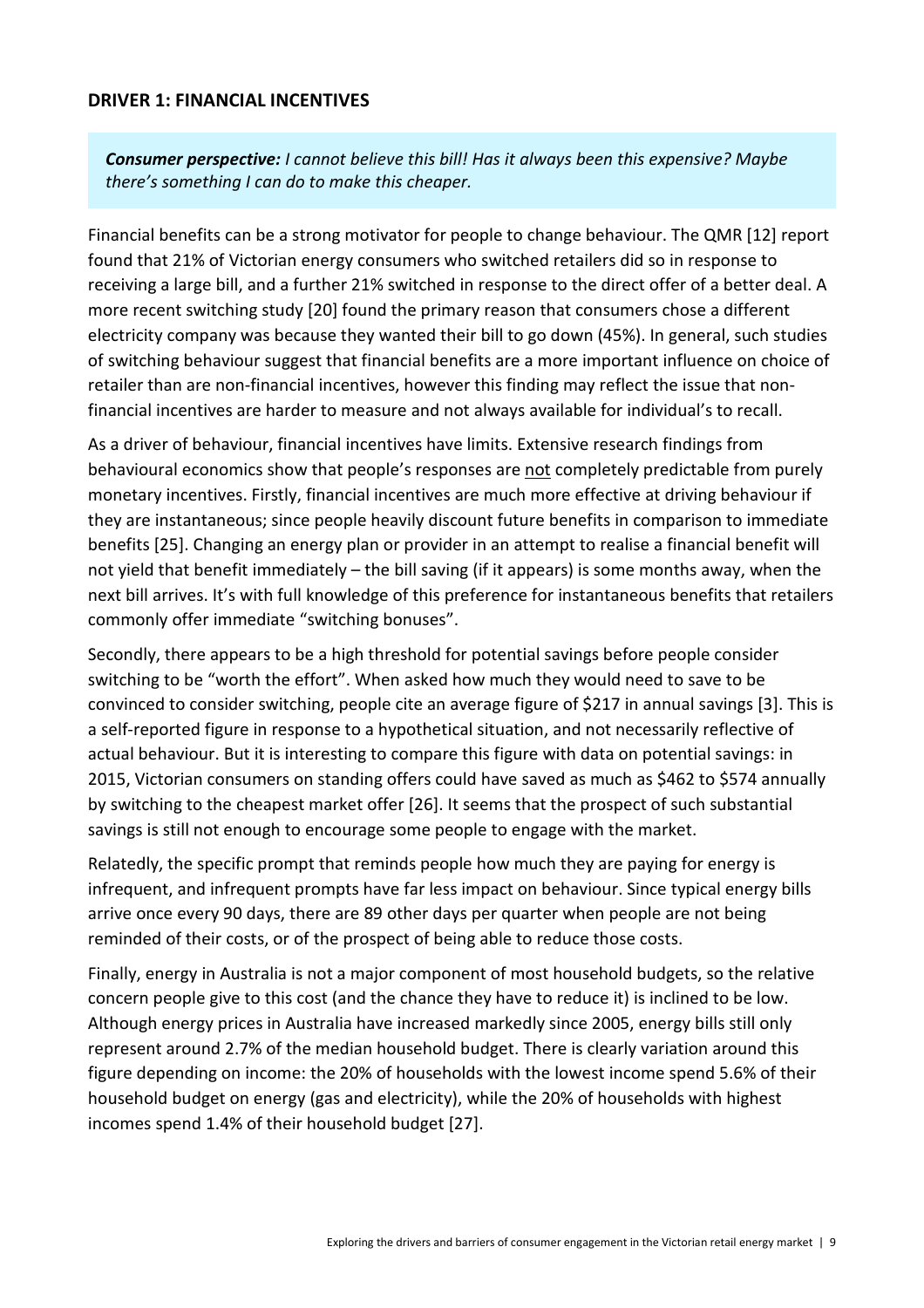### **DRIVER 2: ENVIRONMENTAL CONCERN**

*Consumer perspective: I'm worried about the impact my energy use is having on the environment, and I want to do my bit to help. So I am looking into that "green energy" thing – maybe I can find a plan which lets me use wind energy?*

People cite environmental concern as the second major consideration for trying to reduce their energy consumption (after saving money) [3], but it is not clear that this concern can directly provoke engagement in the energy market except when people are explicitly pursuing a "green" energy option. Since the rate of subscription to green energy options is quite low [28] it does not appear that there is much potential for environmental concern to provoke market engagement for the majority of the population.

### **DRIVER 3: DISSATISFACTION WITH CURRENT SERVICE**

*Consumer perspective: I tried to call the energy company about my last bill, and I was on the phone for 40 minutes, and most of that was on hold. I don't want to stay with someone who has such little respect for their customers.*

Sixteen percent of Victorian energy consumers reported switching their retailer due to having a poor service experience [3]. Therefore, customer service (or lack of it) has a role to play in actively engaging consumers in the market. Similar research into switching in Queensland [20] found that 94% of consumers mentioned quality of service over the phone as an important factor in making a decision when looking for a new electricity provider, along with responsiveness to billing enquiries. In general, 92% mentioned the quality of customer service to be important, and a lack of service satisfaction was the 4<sup>th</sup> most common reason for people changing electricity retailers [20].

#### **DRIVER 4: DIRECT MARKETING BY PROVIDERS**

*Consumer perspective: A lady came to the door and told me we could save \$300 a year by switching to a plan with this other company. I wasn't sure at first, but it looked OK and she was very helpful, and she said they could do all the paperwork and we wouldn't have to do any other forms. So I said ok, and we got this magazine subscription and this energy display to monitor our energy use.*

There have been substantial efforts made by retailers to recruit new customers away from other retailers via direct marketing, often involving door-to-door efforts. The QDOS [20] report found that this was the third largest driver in people changing electricity retailer. Such contact however, obviously does not provide consumers with full details of all their alternative energy options, instead focusing on the benefits of a specific provider and their plans. This might not really count as a driver of "energy market engagement" so much as a driver of more specific switching behaviour. Direct marketing efforts have decreased in recent years [29], so it may no longer be as substantial a consideration.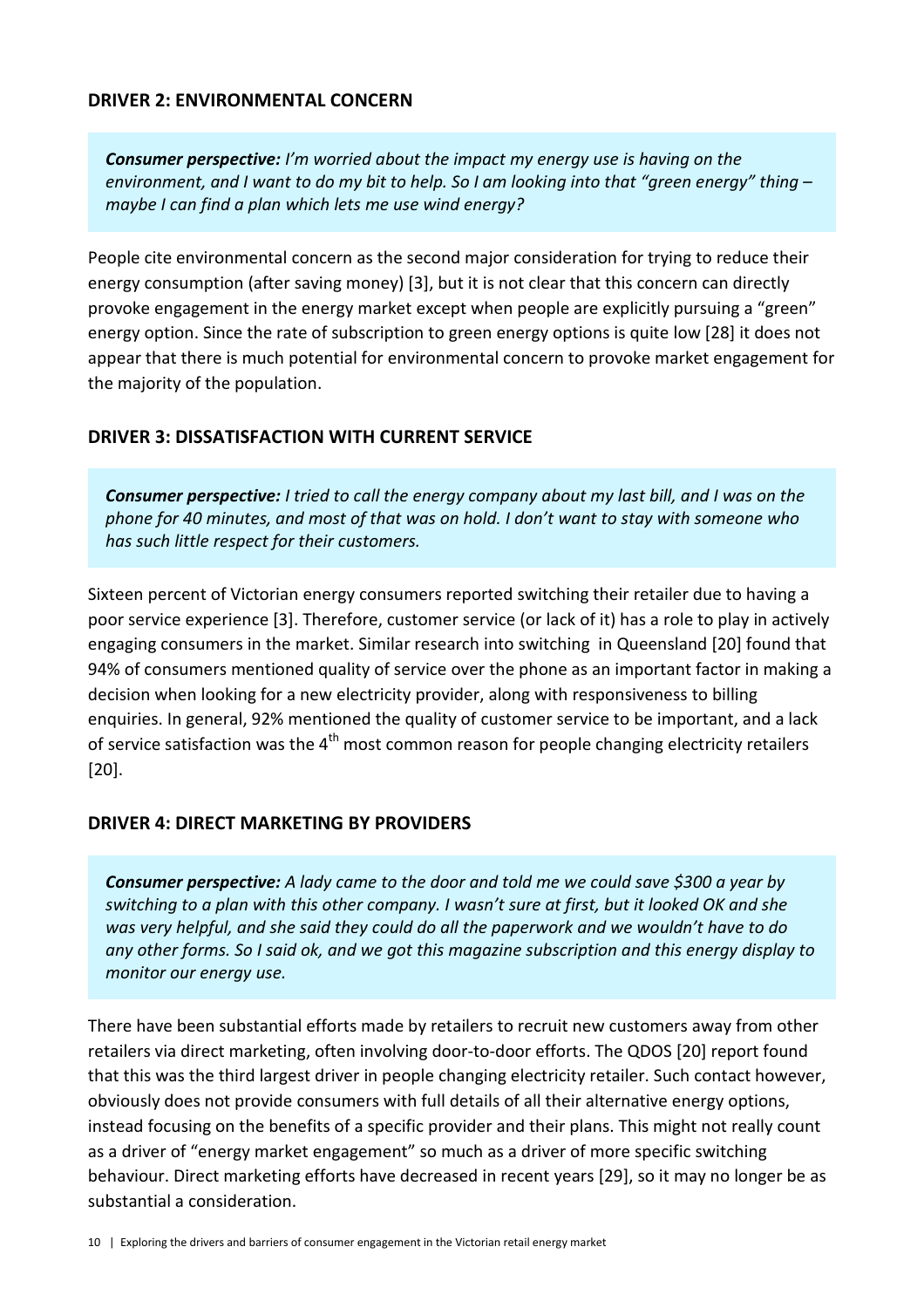## 2.3 Barriers/drivers for specific groups

According to a Deloitte [30] study, potentially vulnerable energy consumers in Australia (those at risk of experiencing hardship from rising energy prices) include the following groups:

- The elderly;
- Households with low net worth;
- Households with low incomes;
- Households needing assistance at home;
- Single parent households;
- Single income households;
- Agriculture, forestry, and fisheries workers;
- Healthcare concession card holders; and
- Pension concession card holders.

Apart from these groupings, people from culturally and linguistically diverse backgrounds, migrants, and people with less understanding of digital technology should also be considered as being more at risk of lower engagement with the energy market. These groups have substantial overlap; many people may fit into more than one category. People may also move in and out of a vulnerable state over time as their circumstances change.

A general category of "lower household income" covers many, but not all, of these same vulnerable households. For people with lower household income, energy is a larger component of household budget, and there's a subgroup of lower-income households who repeatedly experience difficulty paying bills. They thus have relatively larger financial incentive to be careful with their consumption, but also they have less capacity to make substantial changes, since a smaller proportion of their energy consumption is discretionary [3].

Broadly, members of vulnerable groups will experience the same influences on their energy market engagement as everyone else, so the barriers and drivers discussed above will all apply. However, some influences may be nuanced for these consumers. In particular:

- Members of vulnerable groups may be less willing or less able to engage with the energy market. They are not always aware of support services available to them, and may be embarrassed by the idea of engaging with such services.
- There's a segment of vulnerable households (including some that are only vulnerable for a short period) that do not qualify for many support services but may experience difficulty paying bills. This issue implies that pushing interventions for vulnerable consumers through existing social security channels risks excluding some legitimately vulnerable people from assistance.
- There is also some suggestion that vulnerable groups may by more influenced by the barrier of low energy literacy; such individuals might find information (more) confusing or overwhelming.
- The barrier of perceived risk is also substantially more relevant to people on lower incomes they are less able to absorb an increased cost if they make a bad choice, and so may be even less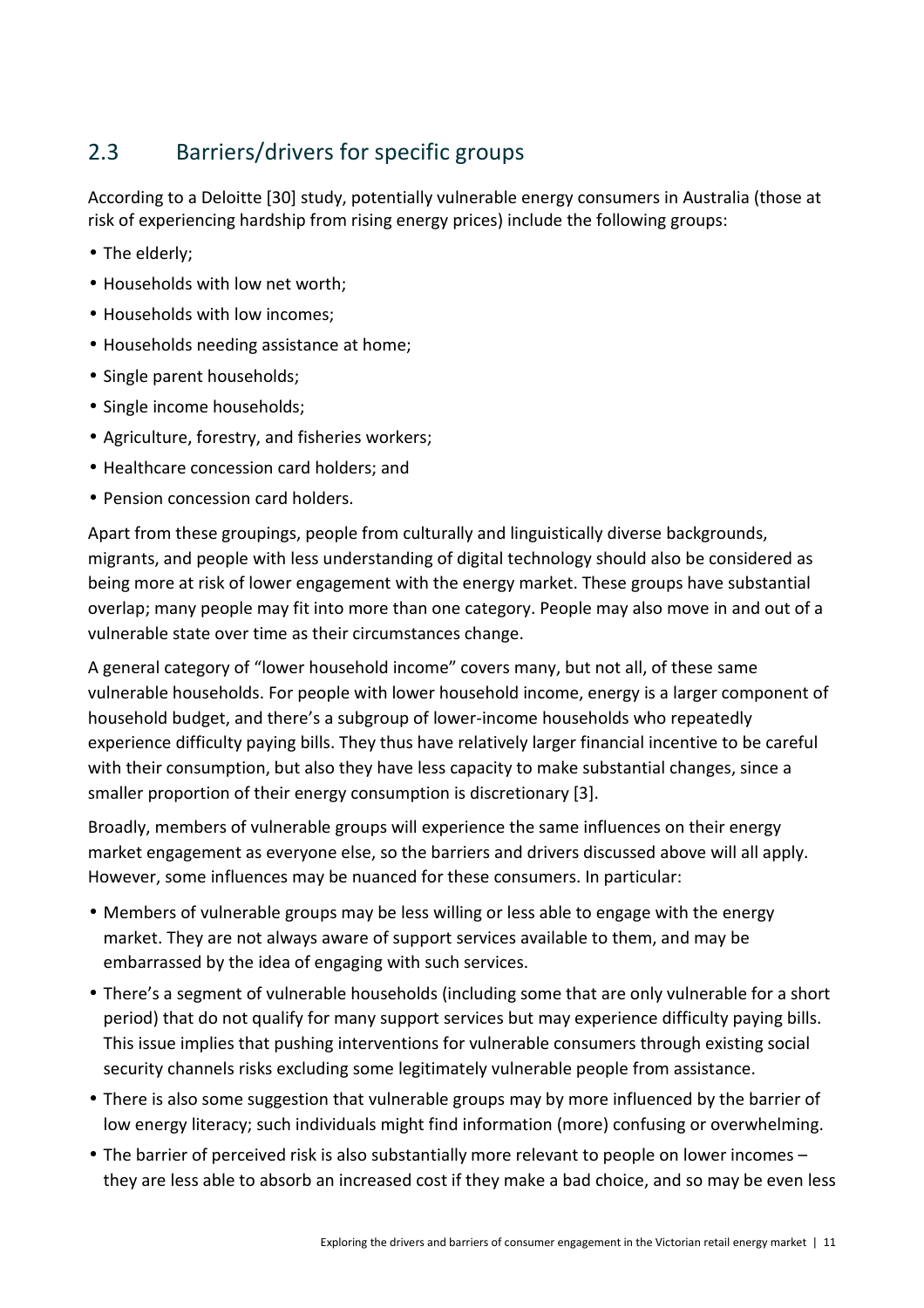willing to consider switching to a different plan or provider as a way to avoid exposure to this risk [1].

• Simplicity and accessibility of programs targeted at vulnerable consumers is a key consideration. Currently, the Victorian Government Utility Relief Grant (URG) scheme and individual retailers' customer hardship programs represent the primary points of contact for people experiencing difficulty paying energy bills. However both these mechanisms have been criticised. The URG scheme has been described as having a "slow and burdensome application process" [31], and a review of retailer hardship programs concluded that they were not effectively identifying and engaging with consumers facing hardship [32].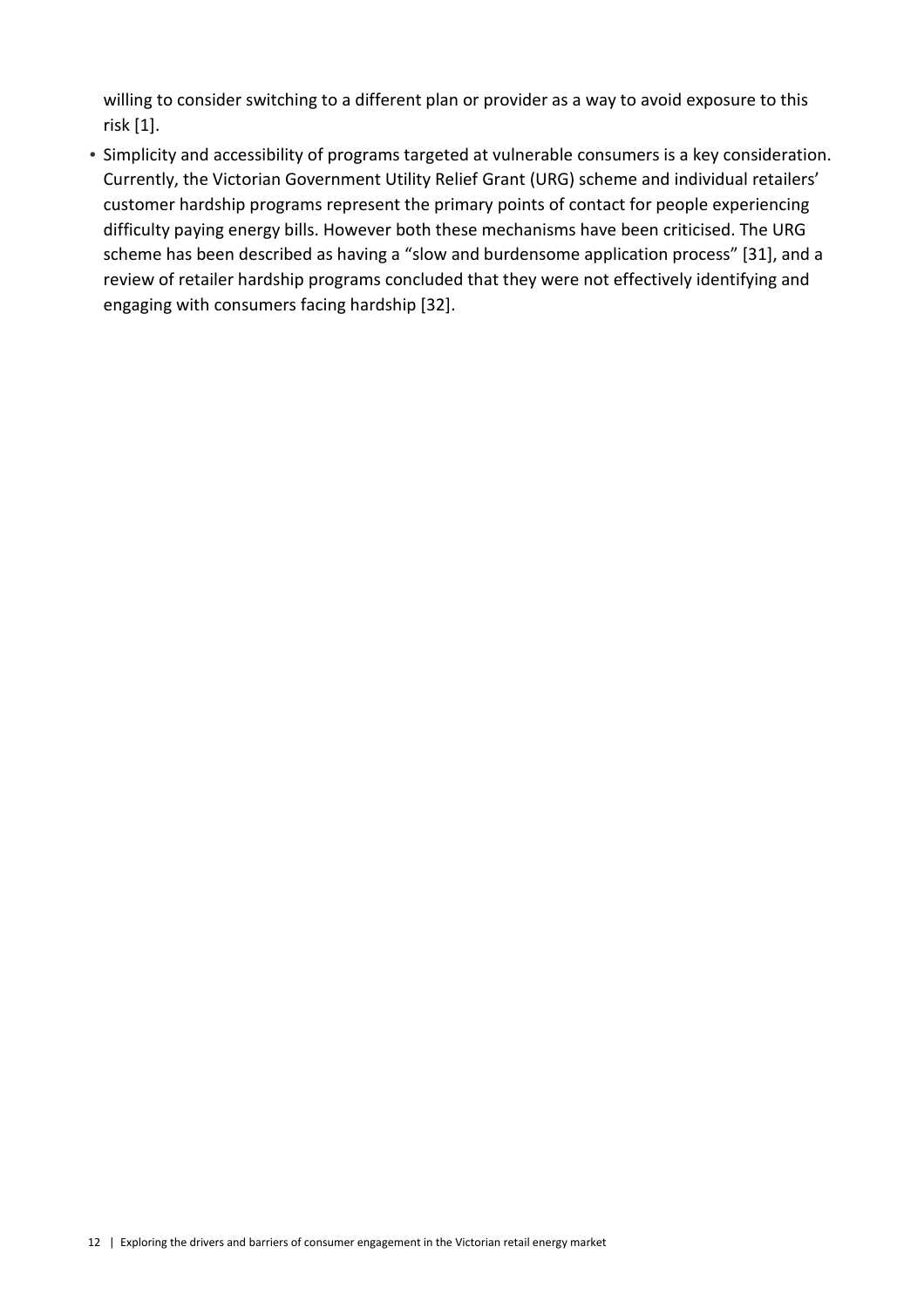## **3 Interventions to increase market engagement**

## 3.1 An overview of behaviour change interventions

A behaviour change intervention is a selection of program strategies and elements that are designed to create a change in target behaviour in a specific population. In the context of this report, such interventions would have the purpose of actively engaging energy consumers in Victoria to search for retail market options that are best suited for them and to encourage switching where and if suitable.

Behaviour change interventions within the energy domain predominantly have focused on reducing consumption or increasing uptake of new options like renewable energy, demand-side management technology or pricing options [33]. While there are weaknesses in the design and evaluation of many of these interventions, lessons can be learned from these to design interventions that encourage market engagement.

## **Classifying interventions**

There are many types of interventions that can be used to implement behaviour change within individuals and groups of the population. An important categorical distinction is made between micro- and macro-level interventions. Micro-level interventions target voluntary behaviour and therefore focus on individual factors such as preferences, perceptions, and abilities [34]. Macrolevel interventions attempt to change the context in which decisions are being made by providing financial rewards, introducing laws, or providing of energy efficient equipment (in the context of energy conservation for example; [34]). Such approaches are also known as 'structural strategies' [35].

Interventions to improve energy conservation in the realm of social and environmental psychology focus more on the former (micro) rather than the latter (macro) factors, i.e. influencing voluntary behaviour versus changing contextual factors [34]. The reason for this is because the focus of behavioural scientists is more on influencing individual behaviour. Hence the primary focus of this report is on micro-level factors, to demonstrate from a psychological perspective what can be done to change people's behaviour to make them more engaged in the energy market. However, we have also identified the barriers which micro-level interventions cannot always overcome. There are cases where structural or contextual changes are required to enable psychological forces to operate. To be most effective, interventions should target both macro- and micro- level factors.

To put this into context, an example is given for interventions aimed at reducing energy consumption. The behaviours required for energy conservation are often broken into two categories: efficiency and curtailment behaviours. Efficiency behaviours require people to adopt structural changes such as adopting new energy efficient appliances or installing installation into homes. These can be viewed as macro-level or structural strategies, and reflect complex behaviours that are considered and then applied infrequently.

The other category is curtailment behaviours, which require a consistent change in behaviour to use energy in a conservative manner, i.e. setting air conditioners to 25 degrees, turning appliances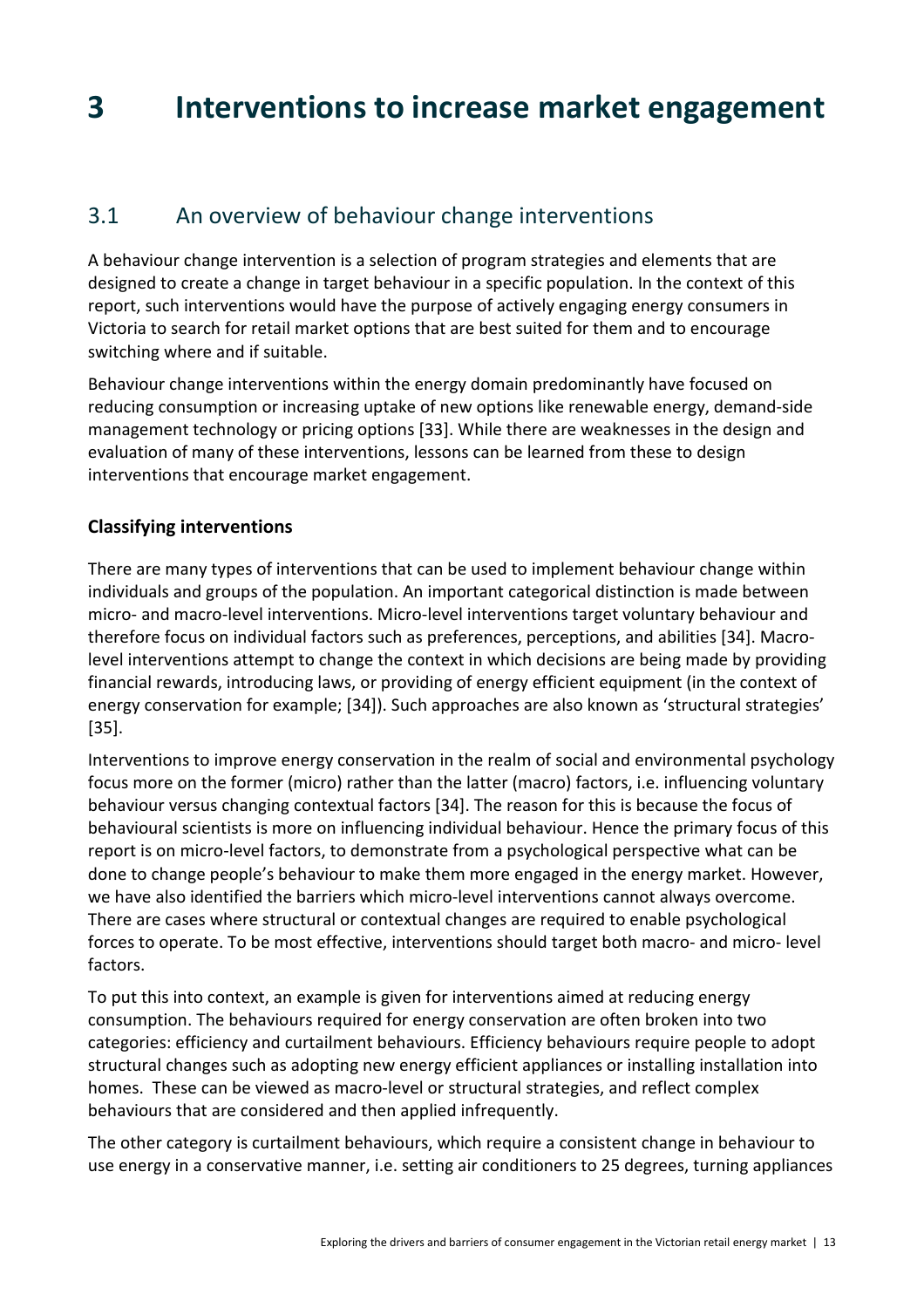off when not in use, etc. These behaviours are voluntary, repeated and influenced by micro level factors.

If we take a similar approach to the behaviours required for energy market engagement, we could classify it as a two-step approach:

- 1. Engage people to actively seek out retail market plans (and switch where required)
- 2. Keep consumers regularly engaged and active in the market

There are benefits to the types of behaviours that engaging people in the energy market requires. Once people have the skills and abilities to achieve step 1, step 2 becomes a lot easier.

Furthermore, unlike energy conservation, consumers are not required to be actively engaged in the market on a daily basis. Interventions to achieve step 2 are not as resource intensive. For instance, rewards can be an effective intervention but the long-term sustainability of these need to be considered, as once these are removed there is some indication that behaviour changes back (Dwyer at al., 1993 as cited in [34]; Geller, 2002 as cited in [34]). However, in the context of engaging consumers in the energy market, short term reward-based interventions may be well suited, since the required behaviour is infrequent. For instance, once someone has considered retail market options and switched if suitable, then this behaviour does not need to be repeated on a regular basis. Rewards or other prompts to reengage them may only be necessary every 6 or 12 months.

## **Implementing interventions**

One of the first steps to designing effective interventions is understand the drivers and barriers to the desired behaviour, which we have identified in section 2. From here, we can target these with elements that promote drivers or overcome barriers (see Table 1). The elements of interventions involved may entail psychological or more structural factors, as well as antecedent- or consequence-related factors. To improve the chances of such interventions to work effectively, we can also leverage off existing influences (see section 3.3).

Based on these classifications, we note that several 'interventions' already exist to engage people in the energy market, including providing extensive choice and services to compare and switch, as well as information provision on the benefits in doing so. However, such services are not working effectively, because consumers are largely unaware that they exist [3]. Consumers' awareness, willingness and ability to use these tools are still largely missing.

Efforts are required to encourage consumers towards these sources or provoke their decision to seek them out in some way. Perhaps the most effective mechanism here would be through a change that disrupts the status quo bias (see table 1), where people are forced to make an active choice in the market. Numerous other approaches are possible, however, applying behavioural economics knowledge and suggestions (see section 3.2 and 3.3) to these web-based sources of information can increase their rates of usage and effectiveness.

## 3.2 Interventions to address barriers/drivers

We now explicitly discuss a range of potential interventions that advance market engagement by directly targeting the existing drivers and barriers discussed in section 2.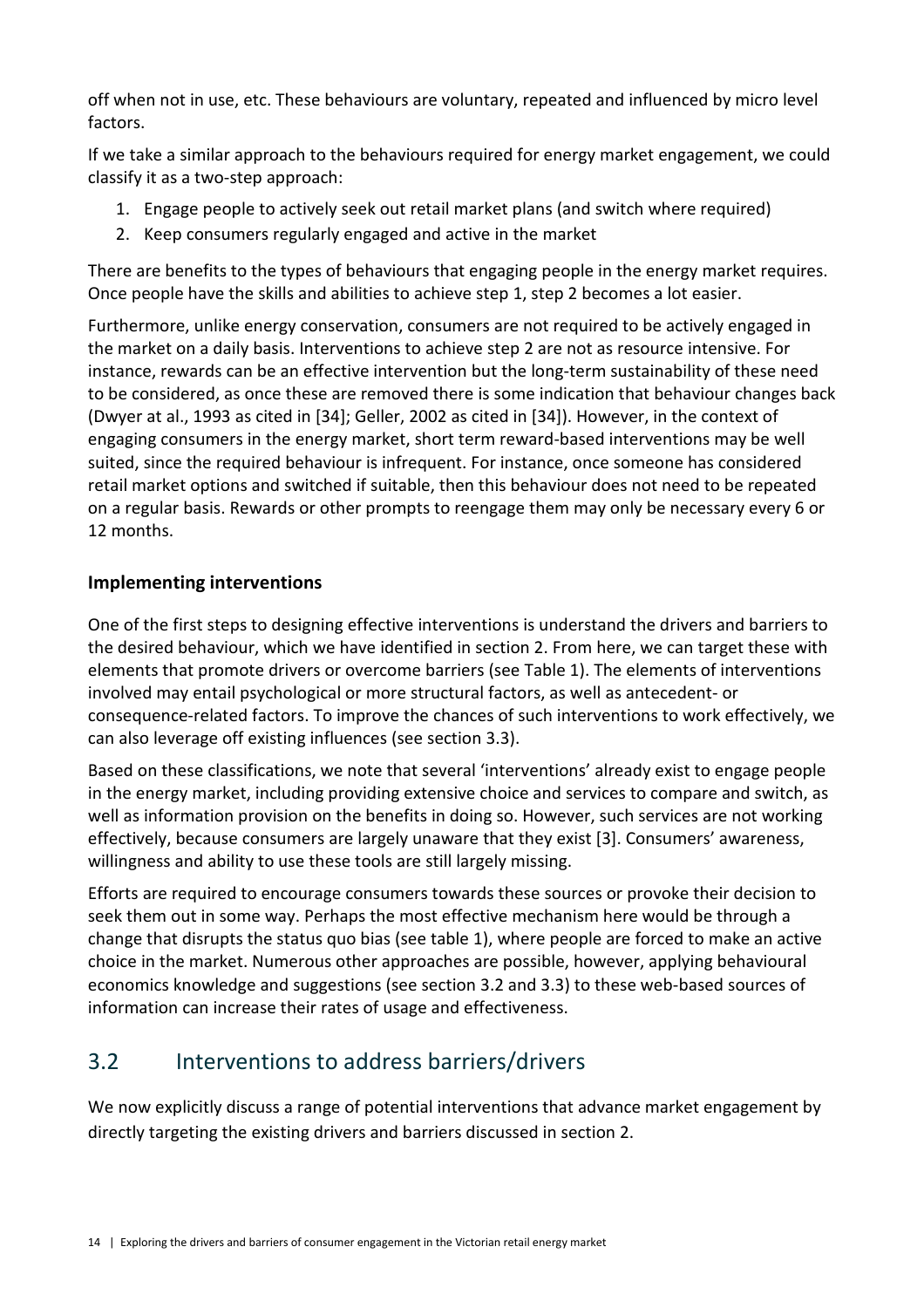#### **Table 1. Elements of interventions that target the barriers and drivers to energy market engagement.**

| <b>Influences</b>                                            | <b>Intervention elements</b>                                                                                                                                                                                                                                                                                                                                                                                                                                                                                                                                                                                                                                                             |
|--------------------------------------------------------------|------------------------------------------------------------------------------------------------------------------------------------------------------------------------------------------------------------------------------------------------------------------------------------------------------------------------------------------------------------------------------------------------------------------------------------------------------------------------------------------------------------------------------------------------------------------------------------------------------------------------------------------------------------------------------------------|
| Low visibility and<br>awareness of energy<br>and consumption | This influence is the most difficult to substantively adjust, because it is so<br>pervasive and broad-based. Broadly, the goal is to find mechanisms to<br>make energy and energy consumption more visible and or more relevant<br>to people. A number of other intervention elements below might have a<br>side-effect of increasing visibility or awareness. Long-term and/or large-<br>scale change here probably requires major efforts in childhood education<br>and/or sustained and multi-faceted public campaigns.                                                                                                                                                               |
|                                                              | Mechanisms which increase visibility of energy consumption may be<br>especially useful here. Increased frequency of billing would perform this<br>function, but is a fairly blunt instrument. More sophisticated approaches<br>are possible via technological implementation: in-home displays showing<br>details of energy consumption or which change colour depending on how<br>much energy is being used; phone-or tablet-based apps which allow<br>householders to monitor their energy consumption patterns in real time.<br>The ubiquity of interval metering in Victoria (which is required to support<br>such technology) means that such interventions are eminently feasible. |
| Lack of social<br>influence                                  | Provide examples of influential others doing "market engagement"<br>actions to evoke social norms. This will be most effective when using<br>'actors' that are similar in demographics to the targeted populations.                                                                                                                                                                                                                                                                                                                                                                                                                                                                      |
|                                                              | Social normative influence depends on making market engagement more<br>visible; people cannot be influenced by behaviour that they cannot see.<br>Thus a normative-based intervention is going to be most effective if paired<br>with a visibility-based intervention.                                                                                                                                                                                                                                                                                                                                                                                                                   |
| Low energy literacy                                          | Provide <i>additional information</i> (on how energy pricing works, on how to<br>understand different offers, and on how to go about switching between<br>providers and plans). This type of information provision can happen on<br>multiple levels, including: workshops, mass media campaigns and tailored<br>home audits [34].                                                                                                                                                                                                                                                                                                                                                        |
|                                                              | It is important to note that providing information alone is a necessary but<br>insufficient condition for encouraging behaviour change. The broad notion<br>that adding information can repair market failures is referred to as the<br>'information deficit model', and it implicitly assumes that when a person is<br>given new information, they will subsequently act on it in a rational way<br>with new behaviours [36]. In reality, providing information is rarely<br>enough on its own to evoke behavioural change.                                                                                                                                                             |
|                                                              | Interventions that were aimed at changing household's energy<br>consumption, through <i>information provision</i> , were found to increase<br>knowledge levels but not necessarily result in a change of behaviour with<br>regards to energy use [34].                                                                                                                                                                                                                                                                                                                                                                                                                                   |
|                                                              | As mentioned above, in-home displays can make some small contribution<br>here, or a mobile phone app that shows energy consumption in the home<br>in real time, and allows users to track their consumption.                                                                                                                                                                                                                                                                                                                                                                                                                                                                             |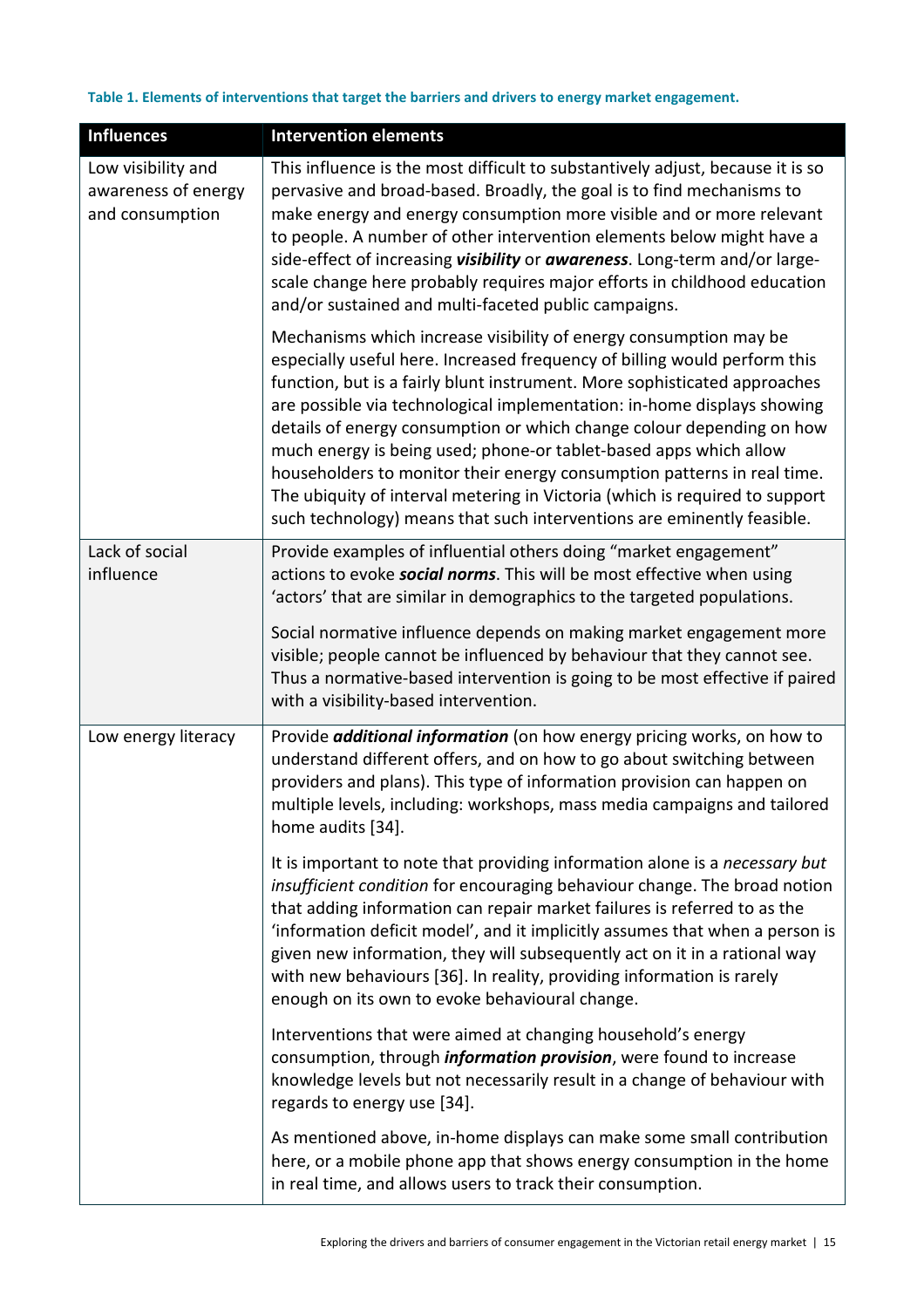| <b>Influences</b>                     | <b>Intervention elements</b>                                                                                                                                                                                                                                                                                                                                                                                                                             |
|---------------------------------------|----------------------------------------------------------------------------------------------------------------------------------------------------------------------------------------------------------------------------------------------------------------------------------------------------------------------------------------------------------------------------------------------------------------------------------------------------------|
|                                       | More generally, data on a household's historical consumption should be<br>made more easily available so that it can be built into apps and other<br>information tools.                                                                                                                                                                                                                                                                                   |
| Low perceived<br>control              | Provide demonstrations that comparing options is straightforward and<br>highlight the avenues to do so, for everyone. The goal here is to increase<br>people's self-efficacy so that consumers believe they have the capability<br>to execute the course of action [37].                                                                                                                                                                                 |
|                                       | Giving people easier access to information about their usage patterns can<br>help to provide a greater sense of control. In particular, a digital calculator<br>using interval meter data with information about the specific pricing plan<br>would enable the dynamic presentation of an estimated next bill; such<br>information on an -in-home display would be much more meaningful and<br>useful to householders than a display in kWh.             |
| High perceived<br>complexity and risk | Provide reassurance that people can switch back if they change their<br>mind; provide comparisons that incorporate long-term savings.                                                                                                                                                                                                                                                                                                                    |
|                                       | Tools for plan comparisons need to focus on <b>simplicity</b> by providing only<br>the necessary information in formats that are clear, concise and easily<br>comparable across all variables.                                                                                                                                                                                                                                                           |
|                                       | Provide mechanisms that automatically tailor information to suit an<br>individual household's situation. Current comparison tools require people<br>to input their own past bills $-$ is there a way to make such information<br>automatically available?                                                                                                                                                                                                |
|                                       | Consider the rules for how different energy offers are presented so that<br>they are more easily comparable (cf. comparison rates used by home load<br>products). A single "comparison rate" framed as the average cost per kWh<br>might be necessary to allow comparisons between very different pricing<br>plans; such a rate would adjust for the complexity involved in signing<br>bonuses and "honeymoon periods" built into some retail contracts. |
|                                       | Point out to consumers that switching energy providers is the same sort of<br>task as switching mobile phone providers, ISPs or health insurance<br>companies. People who have recently made these comparisons find<br>comparing energy plans less daunting [3].                                                                                                                                                                                         |
| Low trust                             | To overcome scepticism and wariness amongst consumers, projects in<br>Europe surrounding smart grid projects started to build direct and<br>personal contact with the consumer, through letters, personal<br>appointments or through persons already trusted [21]. These consumer-<br>centric approaches could be used in Victoria to help build trust in retailers<br>and government efforts to encourage engagement in the energy market.              |
|                                       | Institutions are less likely to be trusted but can engender trust if they are<br>seen to be not acting out of self-interest (White et al. 2003, as cited in<br>[22]). Government-run comparison websites thus have value here, if they<br>can overcome low levels of awareness and usage rates.                                                                                                                                                          |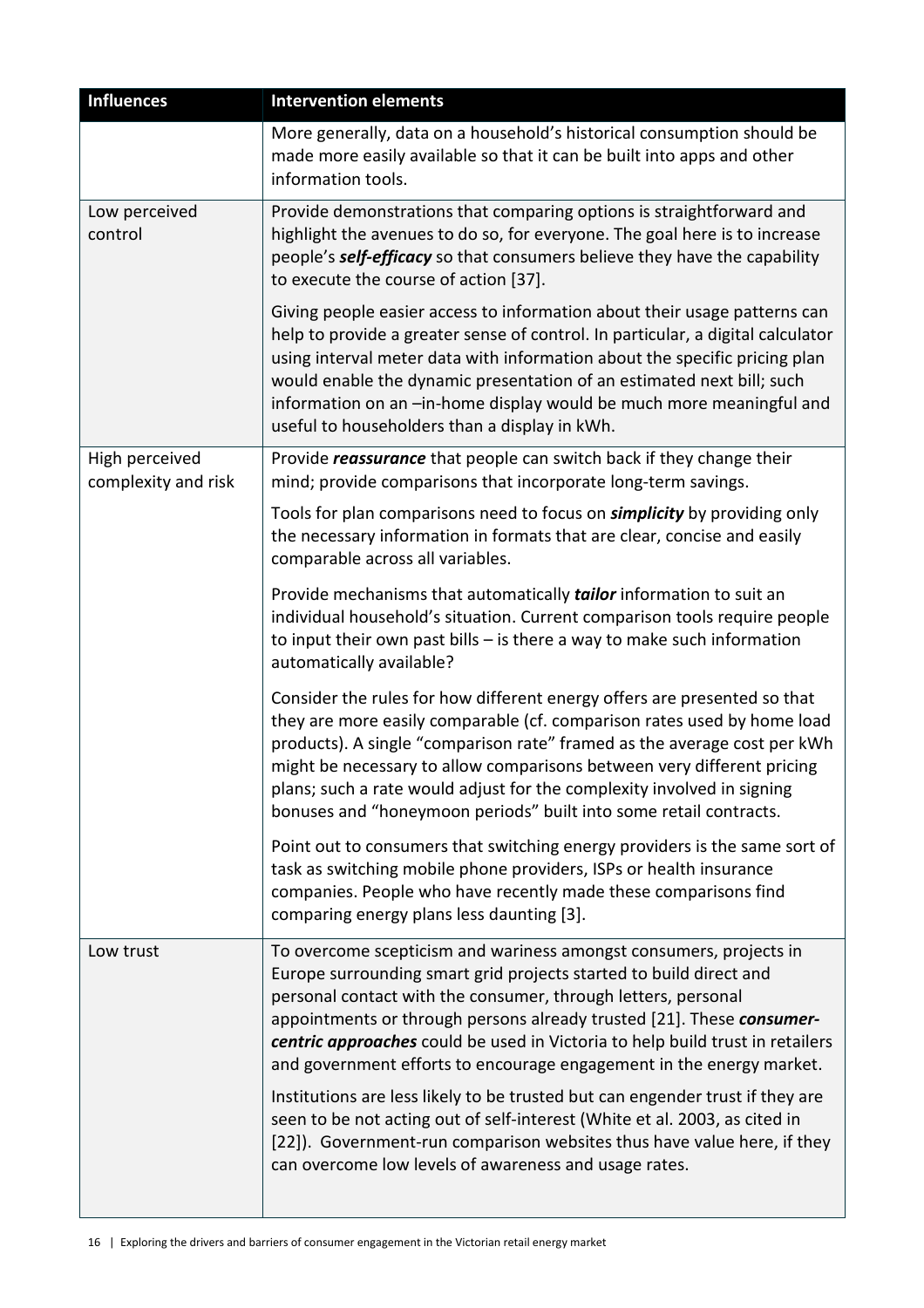| <b>Influences</b>          | <b>Intervention elements</b>                                                                                                                                                                                                                                                                                                                                                                                                                                                     |
|----------------------------|----------------------------------------------------------------------------------------------------------------------------------------------------------------------------------------------------------------------------------------------------------------------------------------------------------------------------------------------------------------------------------------------------------------------------------------------------------------------------------|
| Stats quo bias             | Change the <b>default option</b> for energy plans away from the most expensive<br>standing offers. Relatedly, change the way contracts are reset at the end<br>of a contract's benefit period. We acknowledge these interventions<br>require regulatory change, which may make them less tenable.<br>However, status quo bias is arguably the single biggest influence on<br>current levels of market engagement; an intervention targeted here has<br>large potential benefits. |
| Economic<br>considerations | Interventions need to highlight economic incentives as motivation for<br>change.                                                                                                                                                                                                                                                                                                                                                                                                 |
|                            | Ground potential cost savings in real terms by converting to dollars per<br>day or by showing "savings over 5 years".                                                                                                                                                                                                                                                                                                                                                            |
|                            | Find a mechanism that provides an <i>immediate bonus</i> for switching or<br>comparing different rates.                                                                                                                                                                                                                                                                                                                                                                          |
|                            | Using cost reduction messages ("here's how much you can save") have<br>been found effective in the USA at driving participation in energy to<br>programs more so than other messaging strategies (SmartGrid Consumer<br>Collaborative, 2011b as cited in [21]). However, it is recognised that<br>economic drivers to achieve behaviour change are insufficient and<br>unsustainable, perhaps demonstrating why multiple motivational factors<br>are often used [21].            |

## 3.3 Interventions that leverage other influences

The broad principle being applied in this section is that if you can tie a behavioural intervention to some other existing influence or factor, the intervention has a greater chance to succeed. This form of "leveraging" interventions opens up a wide array of new intervention pathways. Below, we consider a range of possible interventions that leverage five different existing influences.

## **Influence 1: People have other reasons for engagement with the energy market.**

People engage with the energy market for a number for reasons which are unrelated to exploring their options of plans and providers. However, there is no reason why people could not add such considerations to their decision making. Specifically, we suggest that market engagement interventions could be targeted at the following groups:

- People who are moving house, building new houses, or moving into rental properties. At this point people already must engage with energy plans and providers, so an intervention that (for example) provides independent and comprehensive advice will be more likely to gain traction. This disrupts that status quo bias as discussed in section 3.2 (Table 1).
- People who are dissatisfied with recent customer service complainants to the Energy and Water Ombudsman Victoria, for example, could be provided with an initial set of advice about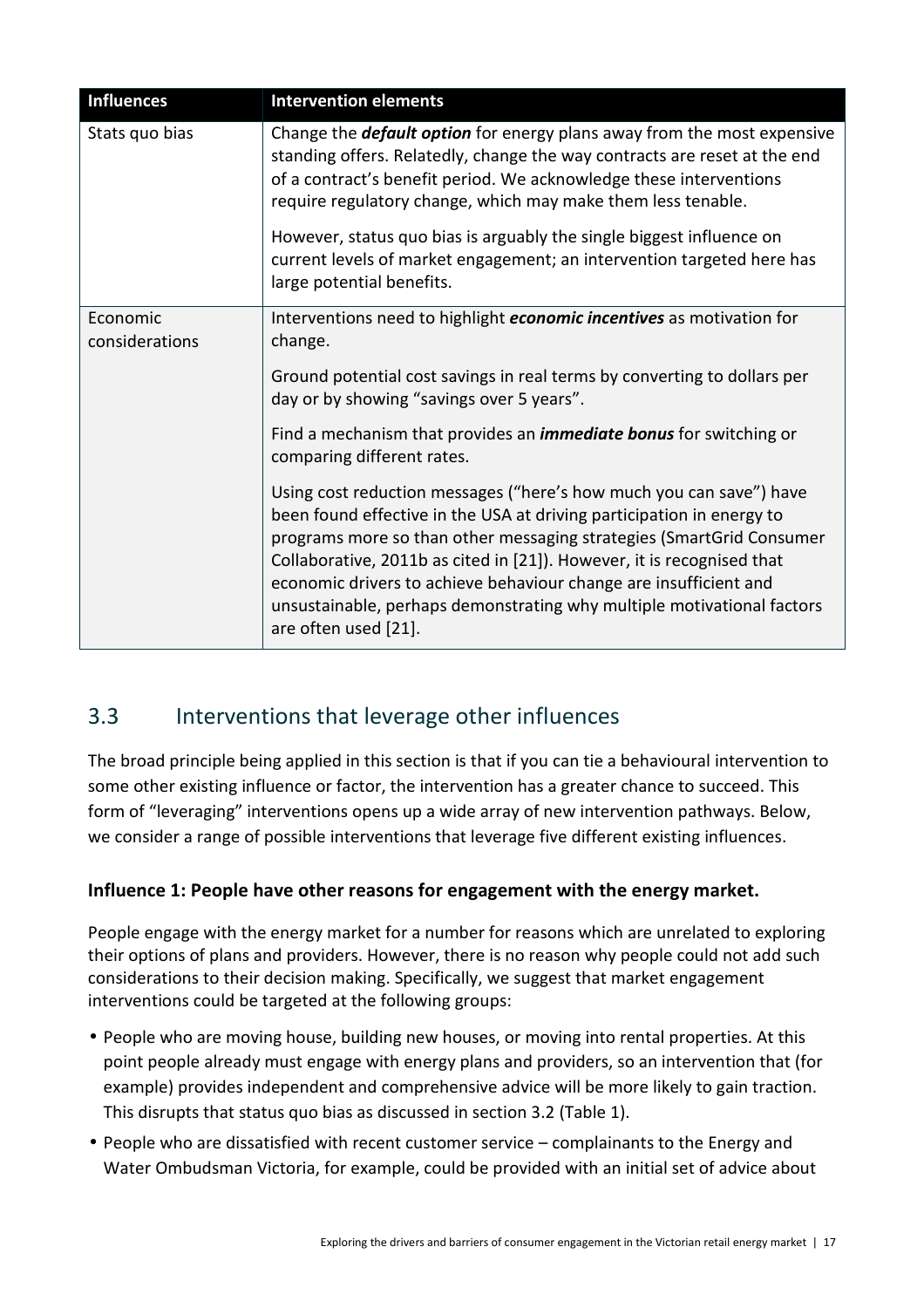switching options (we note that EWOV has information about switching providers in one of their fact sheets).

- People who are installing solar panels, batteries, or solar hot water; those considering "Green Power" options; or people who are purchasing electric vehicles. These people have already demonstrated a willingness to engage with (an aspect of) the energy market, so it's a smaller leap for them to consider plans and providers as well.
- People who have just received an electricity bill, particularly an unusually high bill. Receiving bills is currently the only engagement with the energy market that is common to all consumers at all times; mandating the provision of information on the bill about other plans from the same provider (for example) would capitalise on this point of contact.
- Also, it's worthwhile considering the timing of interventions e.g. piggy-back interventions on the release of a government report into energy prices, or when the regulator conducts their annual review.

A further point of the issue of billing is warranted. We note that the National Energy Retail Rules currently require retailers to include "consumption benchmarks" on bills, to allow consumers to compare their own usage with similar households in their area. The stated purpose of such comparison is to "assist consumers to make more informed choices about how they use energy" [38]. Could this reporting be expanded to include not just usage but cost relative to other consumers on other plans, with an expanded purpose of assisting consumers to make more informed choices about how they purchase energy? This allows for social comparison and can therefore trigger further switching.

## **Influence 2: People have other institutions and communities that they trust.**

As we noted earlier, energy retailers generally enjoy fairly low levels of trust in the community, and this lack of trust fundamentally discourages engagement. Therefore, delivering interventions through other institutions and channels that are trusted may be a useful mechanism to bypass this problem. The impact of such interventions can be boosted if they do not have to start from scratch to build trust and influence with consumers. Specifically, interventions could be designed to:

- Use existing trusted networks (e.g. community groups, Centrelink offices) to deliver interventions that encourage energy market engagement.
- Involve partnerships between government entities and trusted community groups to share the delivery of interventions.
- Use social media to transmit messages; platforms like Facebook carry a strong social normative influence, which encourages people to attend to, share and accept such messages.

## **Influence 3: There are many existing interventions that target energy issues.**

There are a number of interventions underway among the Australia community, stemming from federal, state and local government jurisdictions, as well as public advocacy groups and local community groups that aim to provoke energy efficiency, energy consumption reductions and/or emissions reductions amongst individuals, communities or small businesses. It is a relatively minor change to add a new component to such interventions, so that as well as energy use, behaviour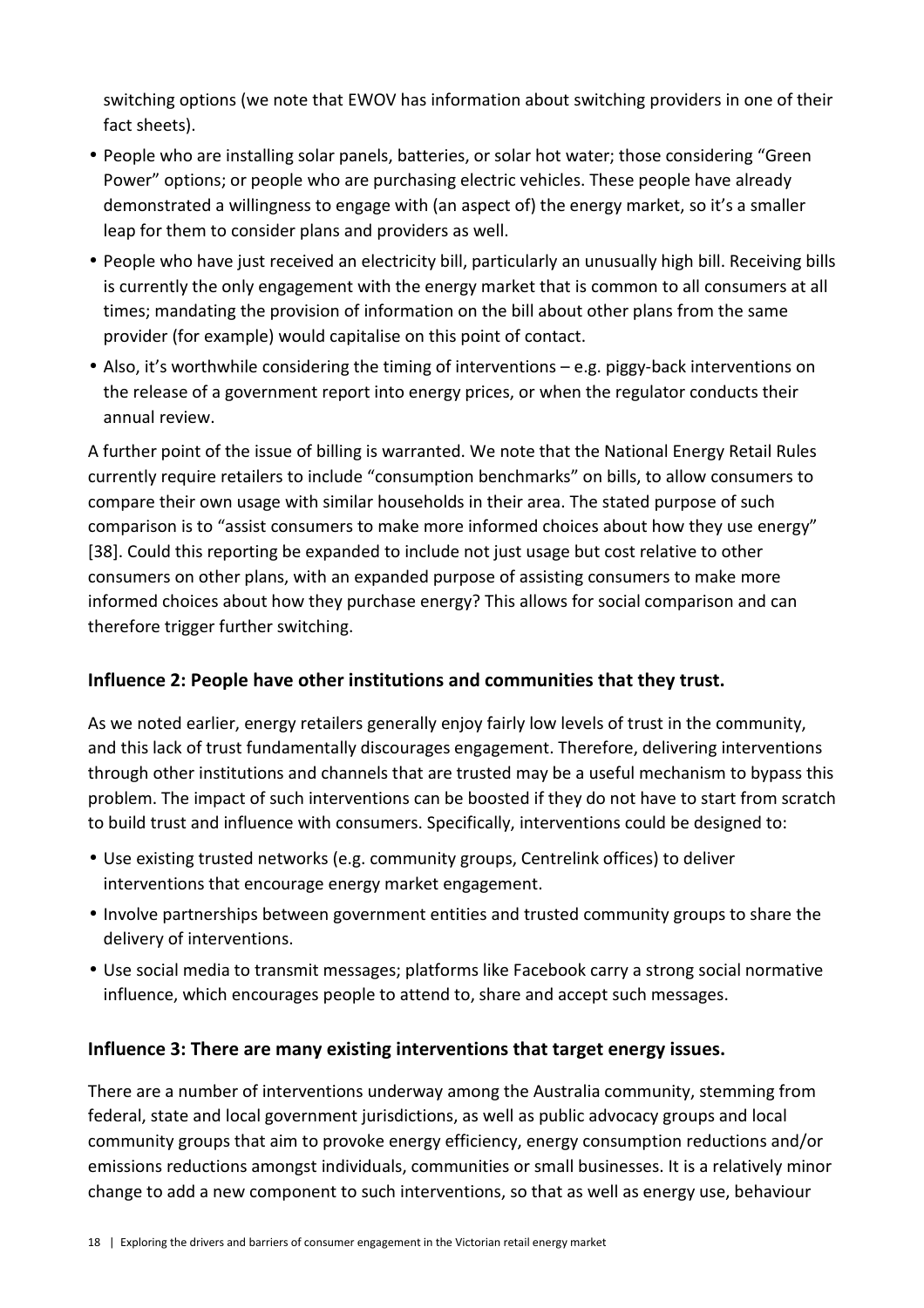and/or appliances, participants also consider different energy plans and providers. This approach has the advantages of realising consumption/emissions reductions and energy market engagement at the same time.

It is perhaps striking that such programs to date have typically not included prompts to consider providers and plans – this probably reflects the fact that the motive for these programs is usually emissions reduction, with consumers' financial benefit a somewhat secondary concern.

## **Influence 4: People have other concerns that matter more to them than energy.**

A strong prospect for gaining more influence in interventions is to use **social marketing** methods to tie energy market engagement to other behaviour that has a better "value proposition" for end users, and/or that gives them a more immediate payout. Social marketing uses theoretical underpinnings from the social sciences to understand and influence human behaviour for social change programs, campaigns and causes that benefit society as well marketers (Dann, 2006 as cited in [39]). In this form of intervention, energy market engagement is a side-effect of the intervention which is ostensibly targeted at something that people find more valuable.

For example, it is possible to develop interventions that are based on games (digital or physical) where a by-product of the gameplay is improved understanding or behaviour change relating to energy market engagement. This broad approach is called **gamification**, and shows strong potential for scalable and low-cost interventions.

Through games or other means, it's possible to include elements of **competition** between people within a household, or between households within a community, to find the largest reductions in household energy they can. Competition is a strong motivator for sustained effort on a particular task or behaviour.

A good example of a social marketing approach is the recent "Reduce your juice" campaign [40], which used digital messages, games, rewards and a social media community to engage participants on issues of energy consumption and related behaviour. The program was successful, yielding a 12.3% improvement on energy consumption, improvements in energy-related habits and strong involvement from participants. Most centrally, the energy-related aspects of this intervention were not the primary focus for participants – rather it was the social engagement and rewards that most directly motivated their involvement.

## **Influence 5: There are niches for businesses that act as agents for people.**

Instead of trying to encourage or nudge people past their current low engagement, it might be more fruitful to accept that people do not want to engage in this market, and instead provide them with a service that acts on their behalf. Similarly to other developments in the "service economy", there would seem to be a niche for energy market engagement to be outsourced to a service provider.

For example, it's possible to envisage a subscription-based energy service which monitors household consumption patterns, tracks available energy plans, and automatically switches between plans to minimise overall costs. The service provider could be paid via percentage of savings realised by the service, and could also provide people with dynamic feedback about their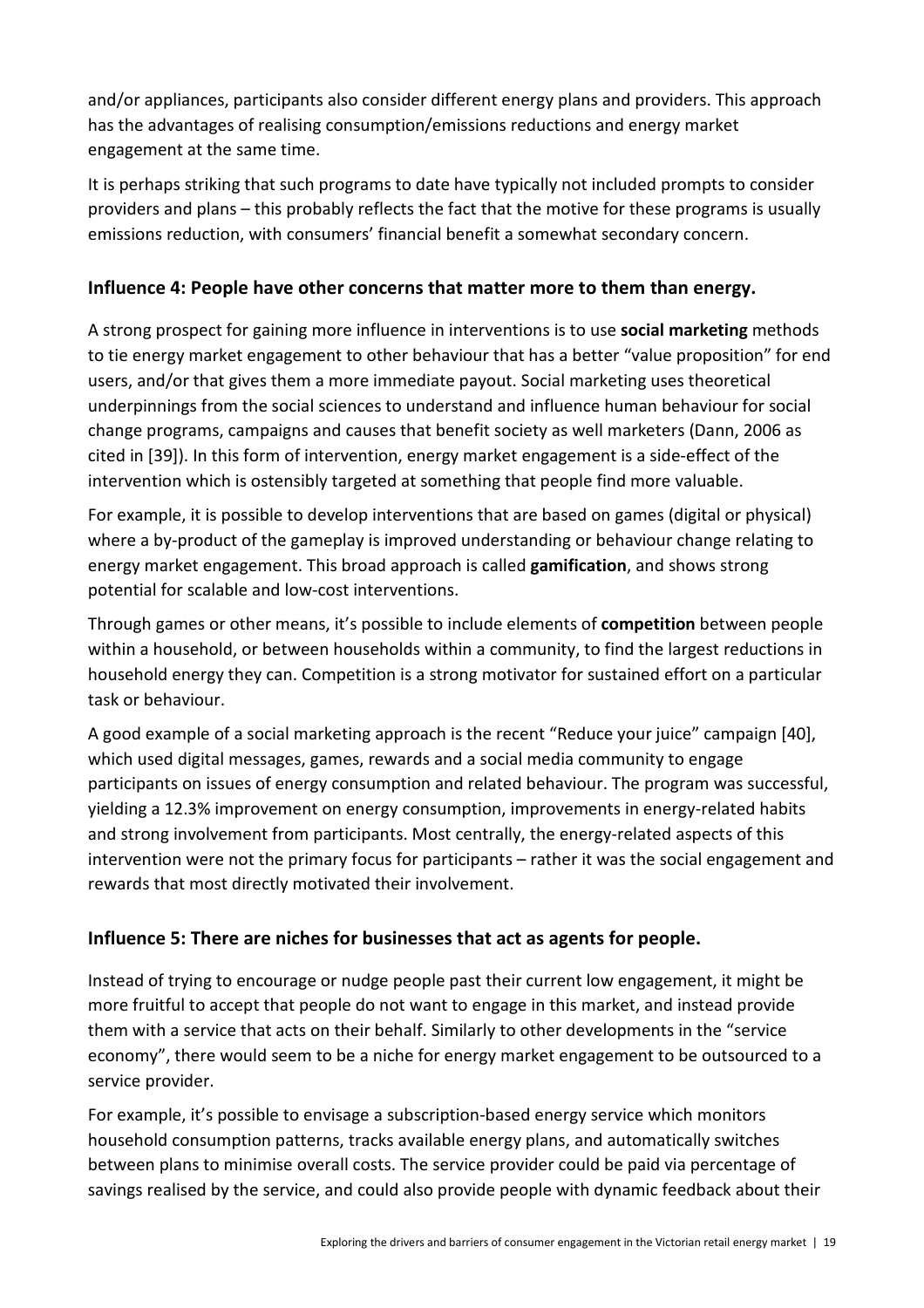consumption and estimated bills. Such features would reflect a realisation of some of the consumer-centred benefits of the implementation of interval meters in Victoria.

It's notable that such a service could only operate if accessibility of historical energy consumption data were streamlined – currently it is difficult for consumers to get access to their own consumption data, or to authorise someone else to do so.

## 3.4 Interventions for vulnerable consumers

The barriers and drivers for vulnerable consumers are identified as being largely the same as nonvulnerable consumers. However, it is the degree to which these vulnerable consumers experience these that make them a segmented population that requires more specific and targeted interventions. For these reasons, the intervention elements and intervention types do not significantly differ from the underlying strategies for the more general population. However, greater resources are required to overcome the depth of these barriers that these consumers face. Furthermore, the avenues to leverage off existing influences are different and more specific for these vulnerable consumers. Some examples of potential interventions for vulnerable consumers are discussed below.

## **Interventions for people already identified as vulnerable**

People who are activating government support (e.g. moving into government housing, starting on a pension payment, receiving a concession card) could be encouraged to consider which electricity provider and plan is best suited for their needs, on the presumption that their vulnerability to energy hardship may be higher. However, this encouragement would need to be provided with sufficient information, training and support.

Interventions could specifically be targeted at people who have experienced a disconnection from energy services because of non-payment. Such interventions would ideally be holistic (rather than just energy-focussed), considering the range of government and non-government support services that could be activated, as well as specific information about energy use behaviours and energy providers and plans.

Social and community networks that specifically target vulnerable populations to assist with improving welfare also offer opportunities to introduce market engagement interventions along with other support programs.

There are many programs that currently exist and focus on reducing energy consumption in low income and vulnerable groups to reduce energy costs (e.g. the Australian Government's recent Low Income Energy Efficiency Program). These programs present an existing opportunity to incorporate market engagement interventions, which will further assist in ultimately reducing these consumers' energy costs. This is a cost-effective way of capitalising on existing programs.

## **Interventions for people who identify themselves as vulnerable**

Consumers who reach out for financial assistance specifically related to energy bills present an opportunity to activate targeted interventions. Relevant contact pathways include energy retailers' financial hardship programs, and the Victorian Government Utility Relief Grant program.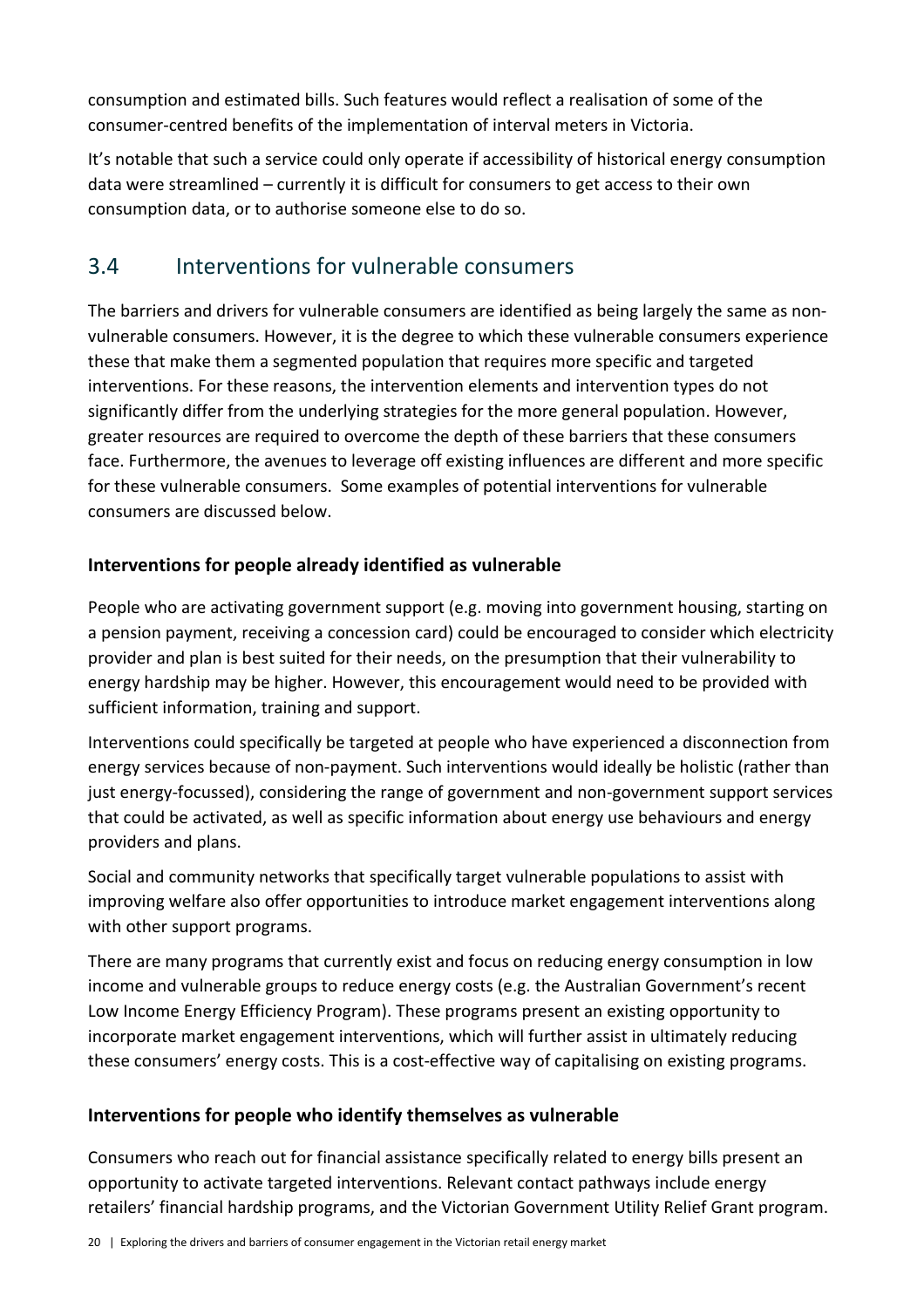Such interventions could guide these people through the process of comparing and selecting the most effective energy retailer and plan. However, we note that currently it is difficult for people on hardship programs to switch between providers [41].

Low energy literacy may be one of the biggest barriers to vulnerable consumers engaging in the energy market. To overcome this barrier, more substantial interventions may be required, including providing someone to do the 'hard work' for these consumers. For instance, this could involve a trusted provider taking historical information from an interval meter and letting them know which plan is best suited to them.

## **Interventions for other vulnerable people**

The interventions for vulnerable consumers discussed so far relate to consumers who have been identified, or who self-identify, as vulnerable. However, vulnerable consumers exist who will not be captured by these mechanisms. There are vulnerable consumers who do not qualify for government assistance programs, and who do not identify themselves to other support programs. Such people include households that have long-term vulnerability (e.g. single-earner households with irregular incomes) as well as those who are experiencing short-term vulnerability (e.g. households dealing with a death or a change in financial circumstances). Interventions aimed to assist people who cannot be identified are obviously particularly challenging. Some options include:

- General information campaigns identifying support services that are available, specifically mentioning energy bills. This is a brute-force approach which is unlikely to yield much benefit relative to the cost.
- Campaigns which are targeted at the friends and family of people experiencing hardship. If people will not identify themselves as needing assistance, perhaps there are others around them who might encourage them to do so.
- Any intervention (in Section 3.2) that aims to improve levels of visibility and awareness of energy issues, that aims to disrupt the status quo bias of people's current behaviours, or that aims to reduce complexity of the current system, will benefit people in this hard-to-target group.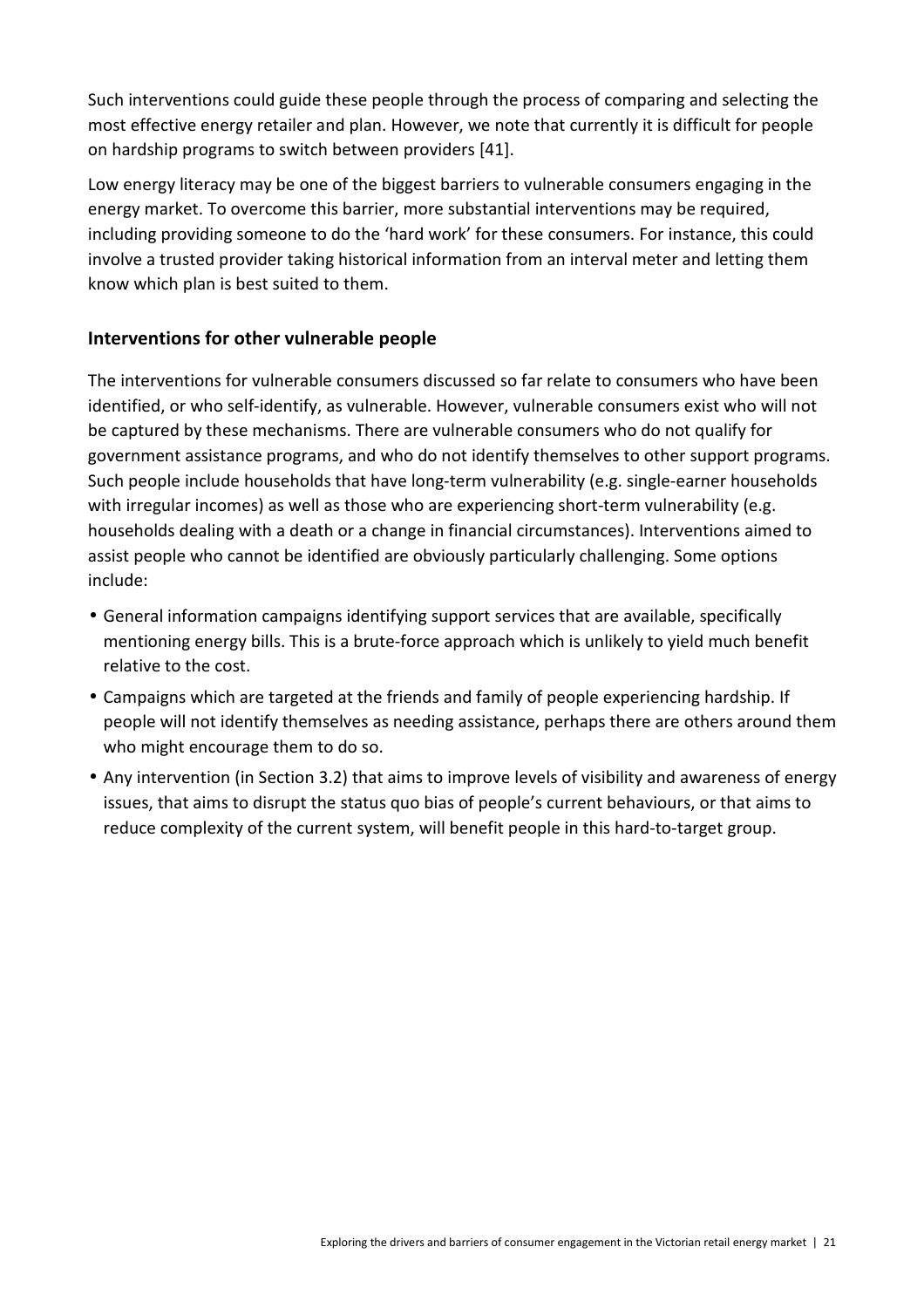## **4 Further considerations and conclusions**

So far we have primarily addressed what behavioural science has to say about why people act the way they do, and how they can be encouraged to behave otherwise. At this point it is worth noting some issues that sit at the interface between behavioural sciences and other relevant elements of the retail energy context. These include the nature of the market itself, the industry stakeholder's own suggested solutions to the "problem of low engagement", and the limits of behaviour-based interventions to effect change.

## 4.1 The nature of the energy market

It can be argued that the essential service nature of energy and the current structure of the Australian energy market are responsible to some degree for low levels of market engagement.

The energy market in Australia is a former monopoly system that has had a combination of regulatory adjustment and free-market allowances applied to make it act more like a competitive market. Rates of switching behaviour are cited as evidence that the energy market is competitive. However, switching alone might be inadequate as a measure of market competition, with international frameworks using an index of features including structural market features, consumer actions (switching and non-switching rates) and outcomes (see [42]). More generally, it is not at all certain that applying features of a competitive market necessarily result in the efficient outcomes for which competitive markets are lauded (see [29]).

At a general level, consumers' lack of engagement in the energy market can be viewed as them simply acting as though energy were still a monopoly product. It may well be that the essential service nature of energy is responsible for this – consumers, after all, are trapped in the energy market – they have to use energy, and whether they buy from one retailer or another does not change the kWh or MJ that they are purchasing. Can consumers really be faulted for failing to be sufficiently interested in which logo appears on their energy bill?

## 4.2 Solutions suggested by industry stakeholders

The energy industry and related stakeholders make an array of recommendations about how to improve consumer engagement that generally can be split into three categories.

## **"Provide more information"**

Energy industry proponents, regulators, consumer advocates and other stakeholders have demonstrated a strong belief that problems with the industry can be addressed by providing information and tools, with the implicit (or explicit) assumption that more information will automatically lead to increased levels of engagement.

*"ATA strongly advocates for better information to be made more accessible to people about their energy usage. Especially where smart meters exist, retailers and/or distributers should be required to make this information easily accessible." [43]*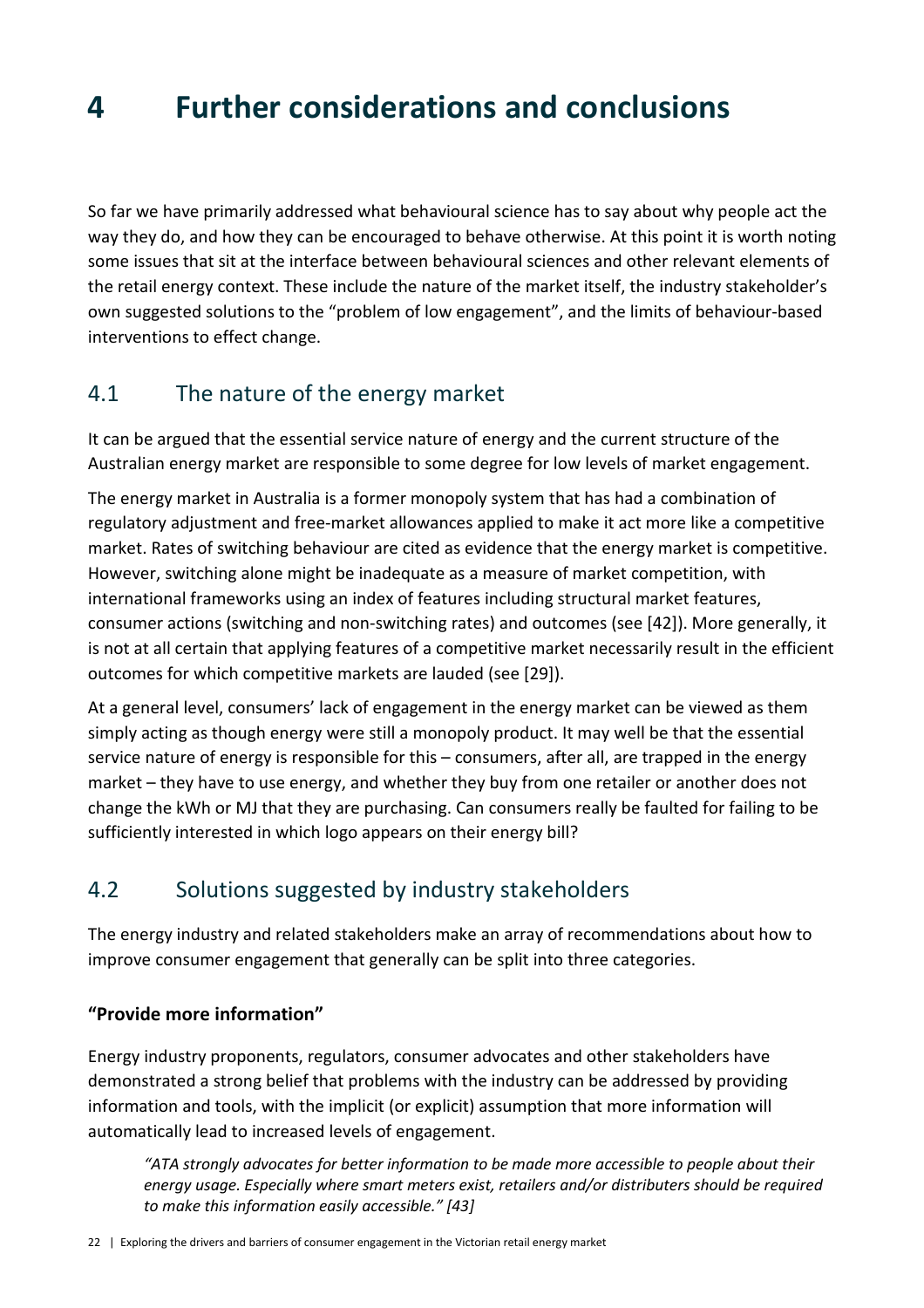*"Better information helps consumers engage with energy providers more effectively and enables them to make informed choices about their energy use." [44]* 

*"We continue to recommend that jurisdictions implement coordinated awareness and engagement programs to… increase customer understanding of the link between energy use and costs, the benefits of shopping around regularly, and the concessions and support services available…" [1]* 

From earlier material in this review, we know that information provision is at best a very weak intervention, and at worst completely ineffective. Presuming that information will solve this problem is short-sighted to say the least.

## **"Enhance consumer choice"**

When assessments of the market note the importance of "enhancing consumer choice", it is very important to note that this is not the same as enhanced *choices made by consumers*. Simply giving people more options and choices may very well be counter-productive; there's plenty of evidence from behavioural economics that in the face of increasing complexity and more options, people find making decisions more difficult and aversive, and may avoid making any decision at all. If the market becomes even more complex as retailers offer more choices of different plans with different pricing structures, the most likely outcome is lower market engagement, with consumers becoming even more discouraged from considering their options, and avoiding the complexity altogether by remaining on their default plan.

## **"Encourage greater engagement"**

The industry is also fond of encouraging consumer engagement without necessarily specifying how this is done. For example,

*"there is a strong need to develop additional approaches and strategies that assist customers in becoming active and engaged in the retail market." [1]* 

*"having well-informed consumers, who confidently and actively engage with the electricity market, is critical to the continued evolution of the electricity sector." [45]* 

Not everyone in the industry is so positive however:

*There could be a reasonably large number of consumers who currently are not, and may never be, interested in participating actively in the electricity market"[45]* 

In general, emphasising the importance of better market engagement may risk casting consumers as being responsible for driving market competition, which is counter to the operation of truly competitive markets, where suppliers vie for consumers, not the reverse [29].

## 4.3 Limits of behavioural interventions

Behavioural-based interventions can only do so much in a context which is, as noted above, so antithetical to active consumer engagement. Although within their own field behavioural scientists are justifiably enthusiastic about their capacity to design interventions that produce change, it's a mistake to presume that large-scale and long-term contextual problems, like those present in the energy market, can be counteracted with small-scale, short-term solutions.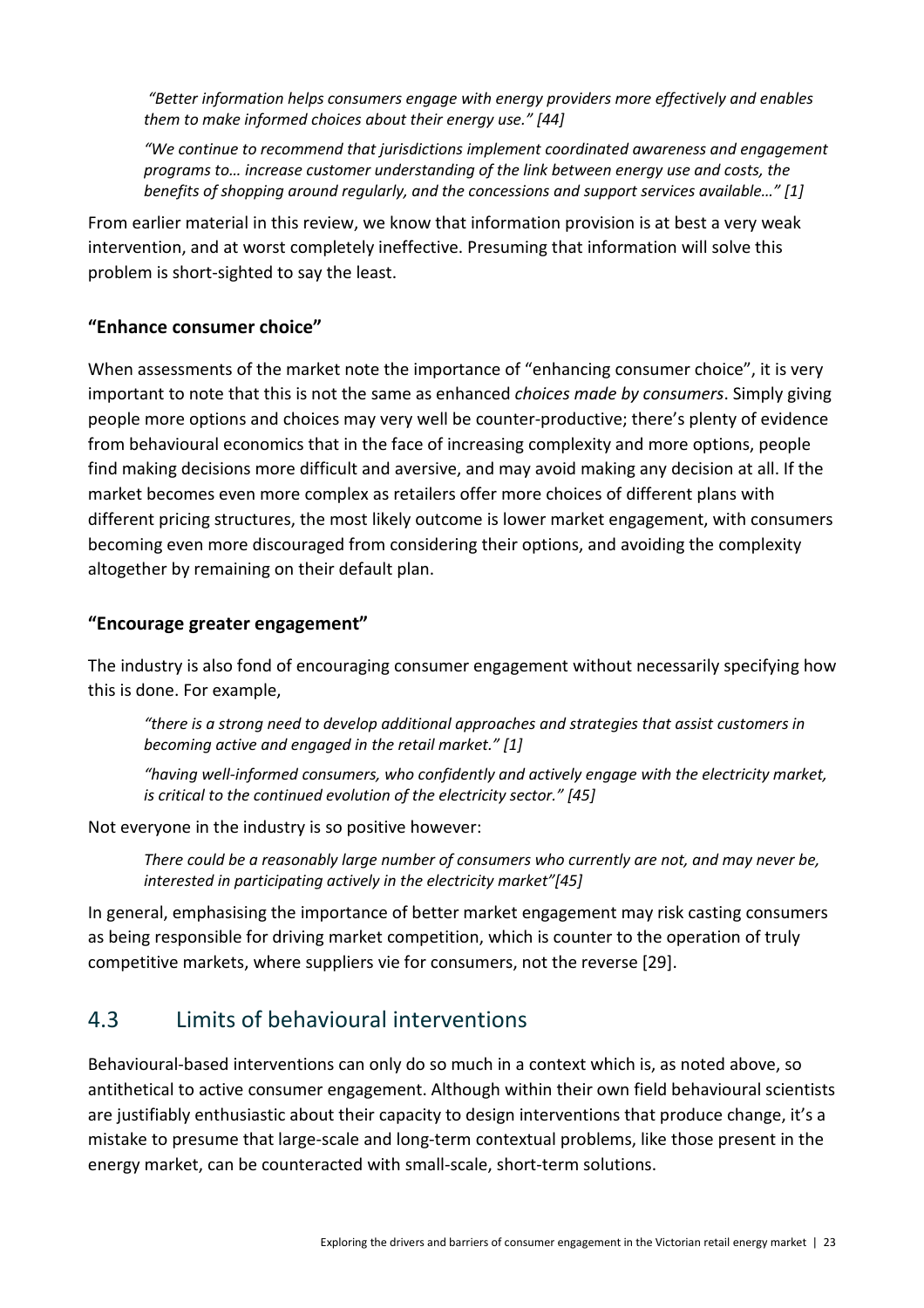This is not to say that societal-level changes are not possible. But they typically require the development of the broad-based momentum that stems from a simultaneous and multifaceted series of impacts, interventions, and ideas that shift people's views and behaviour *en masse*. A telling example is the dramatic and sustained reductions in household water consumption in many states over the decade of Australia's "Millennium drought". In the face of significant long-term drought, Australian jurisdictions mandated or incentivised household water tanks and water efficiency products, water recycling and desalination plants were built, historically low dam levels were reported on the nightly news, and entire communities mobilised to collectively reduce their consumption. The consequence of this constellation of drivers was marked, with consumption over the decade in dropping from around 300 litres per person per day to 140 L/p/day in South East Queensland [46] and comparable reductions in Victoria [47] and other eastern states.

Clearly, the analogous prompt in the energy context would be presenting consumers with an "energy drought", and although it may be argued that the current energy landscape in South Australia might be tending in this direction, there is no equivalent societal-level prompt active in Victoria. Without such a prompt, there is only so much change that can realistically be generated by behaviour-based interventions.

## 4.4 Conclusions

In this behavioural-science review, we have explored the forces that influence consumer engagement in the Victorian energy market. We have defined consumer engagement as a situation where people are aware of their choices, and are willing and able to exercise those choices to pursue energy plans or providers that best suit their needs. We have identified a series of substantial barriers that interfere with that engagement, as well as some specific drivers that encourage engagement. We have explored a range of interventions and elements of interventions that could be applied to encourage engagement, and we have noted that more vulnerable consumers also typically have the lowest capacity to effectively engage with the market, and so may require more targeted interventions and support.

We have also noted that there are systemic issues within the energy market itself that limit the extent to which behaviour-based interventions can provide redress. Other interventions that are systemic or regulatory changes are likely to be necessary to increase levels of engagement where possible, and to provide alternative mechanisms of consumer support and protection where increased engagement is not achievable.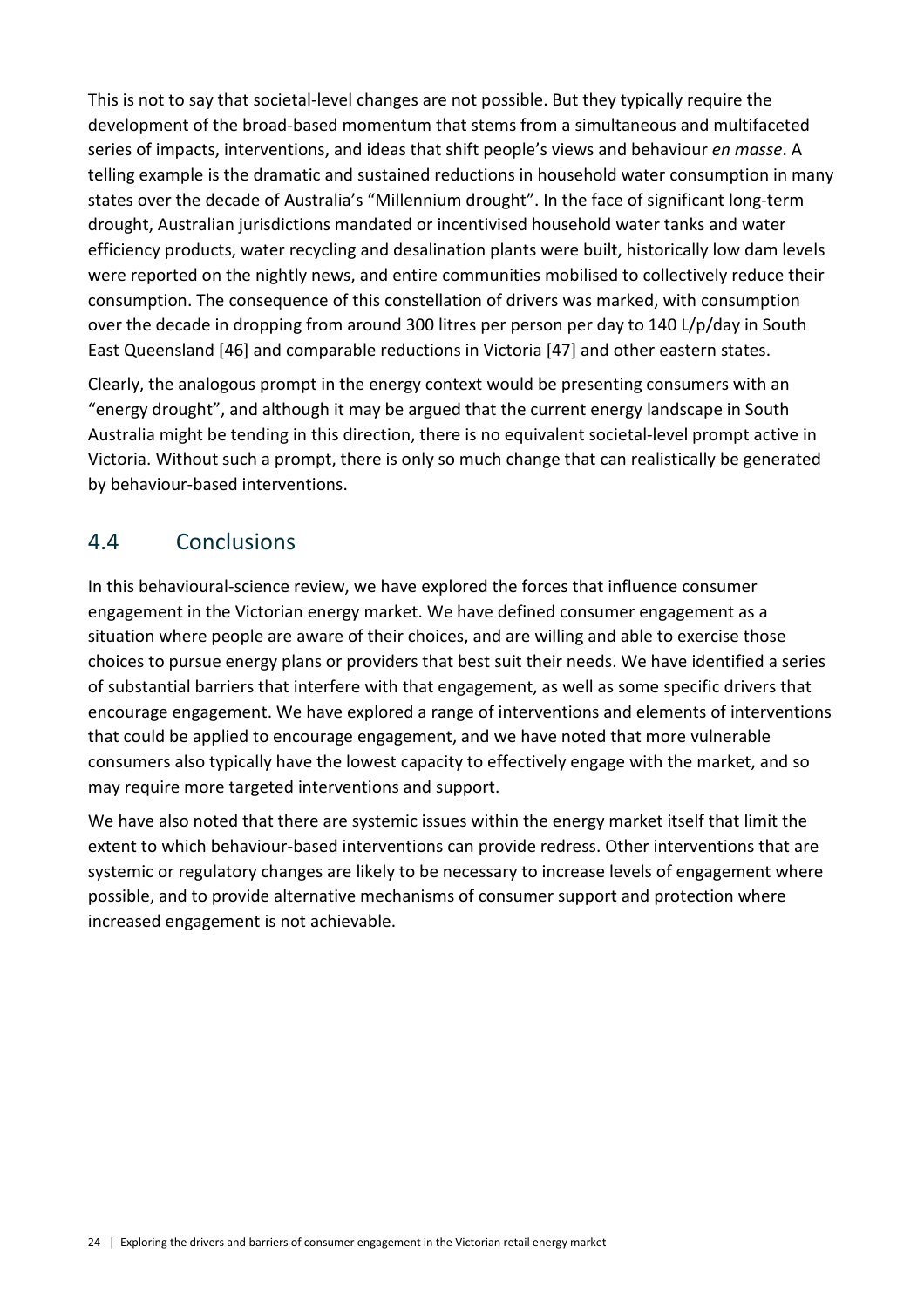## **References**

- 1. AEMC, *Retail competition review: final report, 30 June 2016*. 2016, Australian Energy Market Commission: Sydney, NSW.
- 2. Essential Services Commission, *Energy Retailers Comparative Performance Report Customer Service*. 2016, Essential Services Commission: Melbourne, VIC.
- 3. Newgate Research, *AEMC Consumer research for 2016 nationwide review of competition in retail energy markets: report June 2016*. 2016, Newgate Research: Melbourne, VIC.
- 4. Prendergrast, J., et al., *Creatures of habit?* The art of behaviour change, London, 2008.
- 5. Kallbekken, S., H. Sælen, and E.A.T. Hermansen, *Bridging the Energy Efficiency Gap: A Field Experiment on Lifetime Energy Costs and Household Appliances.* Journal of Consumer Policy, 2013. **36**(1): p. 1-16.
- 6. Frederiks, E.R., K. Stenner, and E.V. Hobman, *Household energy use: Applying behavioural economics to understand consumer decision-making and behaviour.* Renewable and Sustainable Energy Reviews, 2015. **41**: p. 1385-1394.
- 7. Schultz, P.W., et al., *The constructive, destructive, and reconstructive power of social norms.* Psychological science, 2007. **18**(5): p. 429-434.
- 8. Allcott, H. and S. Mullainathan, *Behavior and energy policy.* Science, 2010. **327**(5970): p. 1204-1205.
- 9. Tversky, A. and D. Kahneman, *The framing of decisions and the psychology of choice*, in *Environmental Impact Assessment, Technology Assessment, and Risk Analysis*. 1985, Springer. p. 107-129.
- 10. Ayres, I., S. Raseman, and A. Shih, *Evidence from two large field experiments that peer comparison feedback can reduce residential energy usage.* Journal of Law, Economics, and Organization, 2012: p. ews020.
- 11. Allcott, H. and T. Rogers, *The Short-Run and Long-Run Effects of Behavioral Interventions: Experimental Evidence from Energy Conservation.* American Economic Review, 2014. **104**(10): p. 3003-37.
- 12. QMR, *Quantitative & Qualitative Consumer Research Report Consumer Engagement with Energy*. 2015, Quantum Market Research: South Yarra, VIC.
- 13. AEMC, *Rule Determination, National Electricity Amendment (Distribution Network Pricing Arrangements) Rule 2014*. 2014, Australian Energy Market Commission: Sydney, NSW.
- 14. Golman, R., D. Hagmann, and G. Loewenstein, *Information Avoidance.* Journal of Economic Literature, 2017. **55**(1): p. 96-135.
- 15. Sweeney Research, *Retail Energy Market Sticky Customers Quantitative Research Report*. 2014, Sweeney Research: Sydney, NSW.
- 16. Newgate Research, *AEMC 2016 retail competition review: understanding vulnerable customer experiences and needs, consumer research report June 2016*. 2016, Newgate Research: Melbourne, VIC.
- 17. Lee, B.K. and W.N. Lee, *The effect of information overload on consumer choice quality in an on-line environment.* Psychology & Marketing, 2004. **21**(3): p. 159-183.
- 18. Jacoby, J., D.E. Speller, and C.K. Berning, *Brand choice behavior as a function of information load: Replication and extension.* Journal of consumer research, 1974. **1**(1): p. 33-42.
- 19. QMR, *The future energy consumer: final report*. 2013, Quantum Market Research: South Yarra, VIC.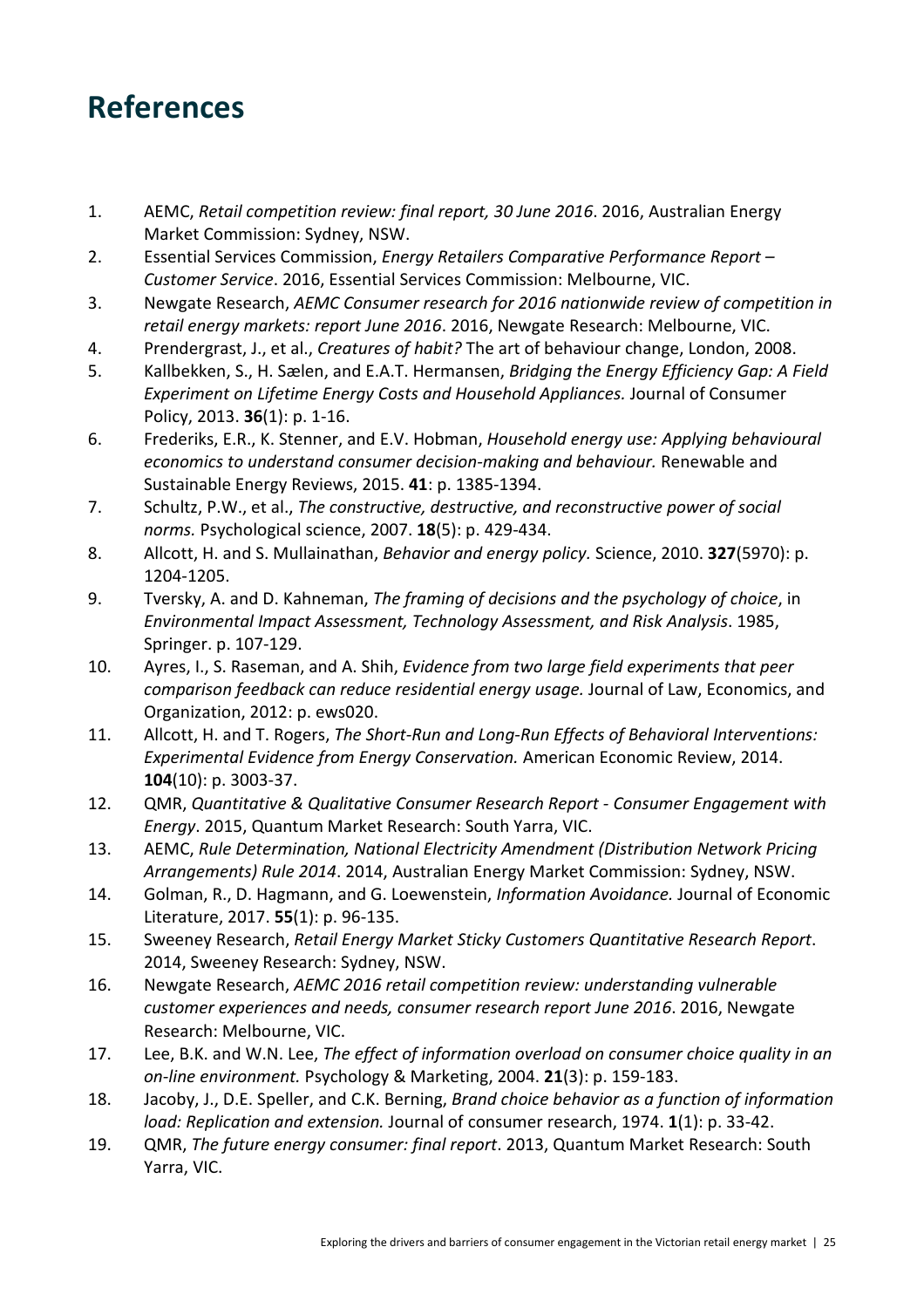- 20. QDOS, *Consumer Research re Electricity Retailers Qualitative and Quantitative Research*. 2016, QDOS: Melbourne, VIC.
- 21. Gangale, F., A. Mengolini, and I. Onyeji, *Consumer engagement: An insight from smart grid projects in Europe.* Energy Policy, 2013. **60**: p. 621-628.
- 22. Mumford, J. and D. Gray, *Consumer engagement in alternative energy—Can the regulators and suppliers be trusted?* Energy Policy, 2010. **38**(6): p. 2664-2671.
- 23. Pichert, D. and K.V. Katsikopoulos, *Green defaults: Information presentation and proenvironmental behaviour.* Journal of Environmental Psychology, 2008. **28**(1): p. 63-73.
- 24. Brennan, T.J., *Consumer preference not to choose: methodological and policy implications.* Energy policy, 2007. **35**(3): p. 1616-1627.
- 25. Lynch Jr, J.G. and G. Zauberman, *When do you want it? Time, decisions, and public policy.* Journal of Public Policy & Marketing, 2006. **25**(1): p. 67-78.
- 26. AER, *State of the energy market*. 2015, Australian Competition and Consumer Commission: Canberra, ACT.
- 27. Burke, T. and L. Ralston, *Household energy use: consumption and expenditure patterns 1993-2012*. 2015, CRC for Low Carbon Living: Sydney, N.S.W.
- 28. Riedy, C., et al., *GreenPower program review: final report, prepared for NSW Trade and Investment by the Institute for Sustainable Futures*. 2015, UTS and Republic of Everyone: Sydney, NSW.
- 29. Ben-David, R., *If the retail enery market is competitive then is Lara Bingle a Russian cosmonaut?* 2015.
- 30. Deloitte, *Advanced metering infrastructure customer impacts study. Report to the Victorian Government Department of Primary Industries*. 2011, Deloitte Consulting: Melbourne, VIC.
- 31. St Vincent de Paul, *Households in the dark: Mapping electricity disconnections in South Australia, Victoria, New South Wales and South East Queensland. Report by the St Vincent de Paul Society and Alviss Consulting.* . 2016, St Vincent de Paul Society: Meblourne, VIC.
- 32. AER, *Review of energy retailers' customer hardship policies and practices*. 2015, Australian Energy Regulator: Melbourne, VIC.
- 33. Frederiks, E.R., et al., *Evaluating energy behavior change programs using randomized controlled trials: Best practice guidelines for policymakers.* Energy Research & Social Science, 2016. **22**: p. 147-164.
- 34. Abrahamse, W., et al., *A review of intervention studies aimed at household energy conservation.* Journal of Environmental Psychology, 2005. **25**(3): p. 273-291.
- 35. Steg, L. and C. Vlek, *Encouraging pro-environmental behaviour: An integrative review and research agenda.* Journal of environmental psychology, 2009. **29**(3): p. 309-317.
- 36. Marteau, T.M., A. Sowden, and D. Armstrong, *Implementing research findings into practice: beyond the information deficit model.* Getting research findings into practice, 1998: p. 36- 42.
- 37. Bandura, A., *Self-efficacy in changing societies*. 1995: Cambridge university press.
- 38. AER, *Guidance on electricity consumption benchmarks on residential customers' bills. Australian Energy Regulator*. 2014, Australian Energy Regulator: Melbourne, VIC.
- 39. Menegaki, A.N., *A social marketing mix for renewable energy in Europe based on consumer stated preference surveys.* Renewable Energy, 2012. **39**(1): p. 30-39.
- 40. Swinton, T., et al., *Reduce your juice digital social marketing program (LIEEP): final report*. 2016, CitySmart: Brisbane, Australia.
- 41. Kemp, A., T. Graham, and H. McMillian, *Supporting vulnerable customers: an options paper for the Energy Networks Association*. 2015, HoustonKemp: Sydney, NSW.
- 42. IPA, *Ranking the competitiveness of retail electricity and gas markets: a proposed methodology: final report*. 2015, IPA Advisory Limited: London, UK.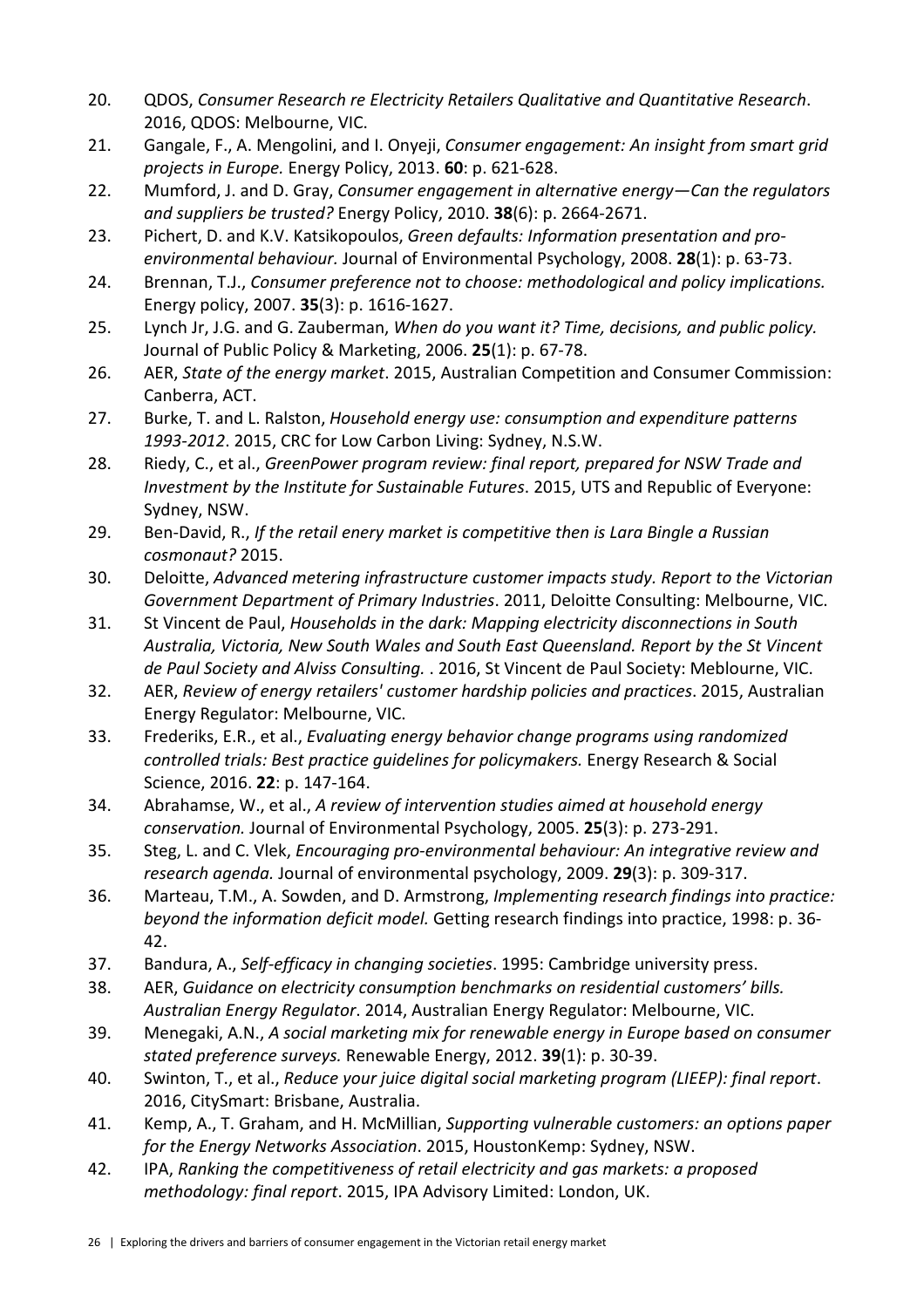- 43. ATA, *Highlights paper: ATA consumer tariffs preferences survey*. 2016, Alternative Technology Association: Melbourne, VIC.
- 44. Australian Government Department of Industry and Science, *Energy white paper*. 2015, Department of Industry and Science: Canberra, ACT.
- 45. QPC, *Electricity pricing inquiry, draft report*. 2016, Queensland Productivity Commission: Brisbane, QLD.
- 46. SEQ Water, *Water for Life: South-East Queensland's water security program, 2015-2045*. 2015, SEQ Water: Ipswich, QLD.
- 47. DELWP, *Managing extreme water shortage in Victoria: Lessons from the Millennium drought.* 2016, The State of Victoria Department of Environment, Land, Water and Planning: Melbourne, VIC.